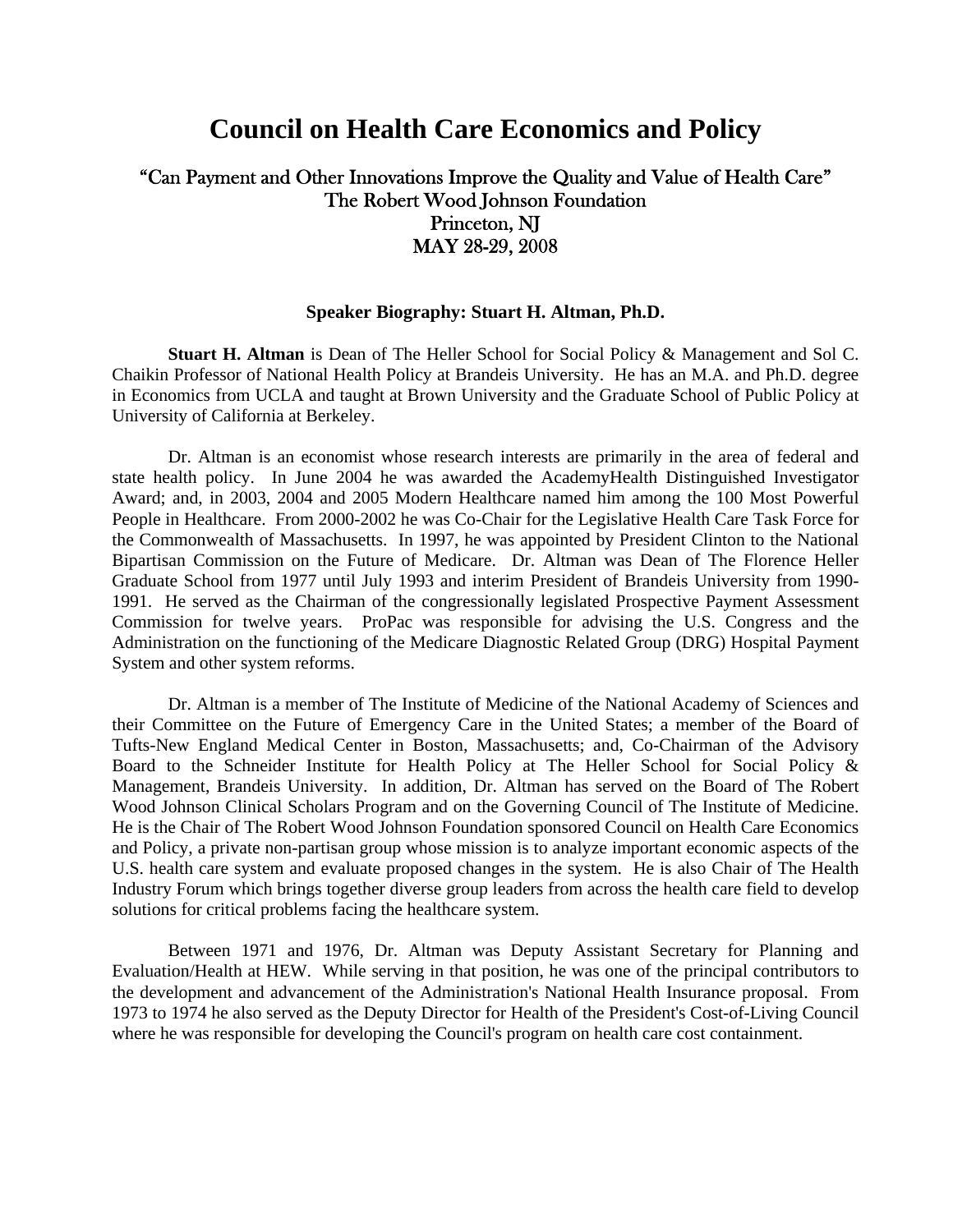## "Can Payment and Other Innovations Improve the Quality and Value of Health Care" The Robert Wood Johnson Foundation Princeton, NJ MAY 28-29, 2008

#### **Speaker Biography: Risa Lavizzo-Mourey, M.D., MBA**

**Risa Lavizzo-Mourey, M.D., M.B.A.**, president and CEO of the Robert Wood Johnson Foundation, is a national leader in transforming America's health systems so people live healthier lives and receive the health care they need. A practicing physician with business credentials and hands-on experience developing national health policy, she was drawn to the Robert Wood Johnson Foundation by the opportunity, as she puts it, to "alter the trajectory and to push society to change for the better."

Driven by the belief that the Robert Wood Johnson Foundation is a steward of private resources that must be used in the public's interest, particularly to help the most vulnerable, Lavizzo-Mourey combines the values she learned as a doctor—commitment to others, a sense of altruism—with the skills and knowledge from her business training—the importance of measuring results and outcomes, of clear accountability, of taking a disciplined approach to managing resources and motivating people. Through it all, she is guided by the conviction that philanthropy is about simultaneously improving individual lives, transforming systems and in turn, achieving lasting social change.

Under Lavizzo-Mourey's leadership, the Foundation has restructured its strategic investments to target a set of high-impact priorities, among them:

- Designing a more effective, performance-driven, patient-centered health system.
- Improving the quality and safety of patient care.
- Strengthening state and local public health systems.
- Halting the rise in childhood obesity by 2015.
- Easing the crisis in the nursing profession.
- Covering the uninsured.
- Developing the next generation of health leaders and policy-makers.

Lavizzo-Mourey was a leader in academic medicine, government service and her medical specialty of geriatrics before joining RWJF in 2001 as senior vice president and director of the health care group. Previously, at the University of Pennsylvania, she was the Sylvan Eisman Professor of medicine and health care systems and director of Penn's Institute on Aging. In Washington, D.C., she was deputy administrator of what is now the Agency for Health Care Research and Quality. She is a member of the Institute of Medicine of The National Academies.

Raised in Seattle by physician parents, Lavizzo-Mourey earned a medical degree from Harvard Medical School, and an M.B.A. from the University of Pennsylvania's Wharton School. She completed a residency in Internal Medicine at Brigham and Women's Hospital in Boston; was a Robert Wood Johnson Clinical Scholar at the University of Pennsylvania; and trained in geriatrics at Penn. Always a physician as well as an agent for wide-scale social change, she still treats patients at a community health clinic in New Brunswick, N.J. She and her husband of 30 years have two adult children.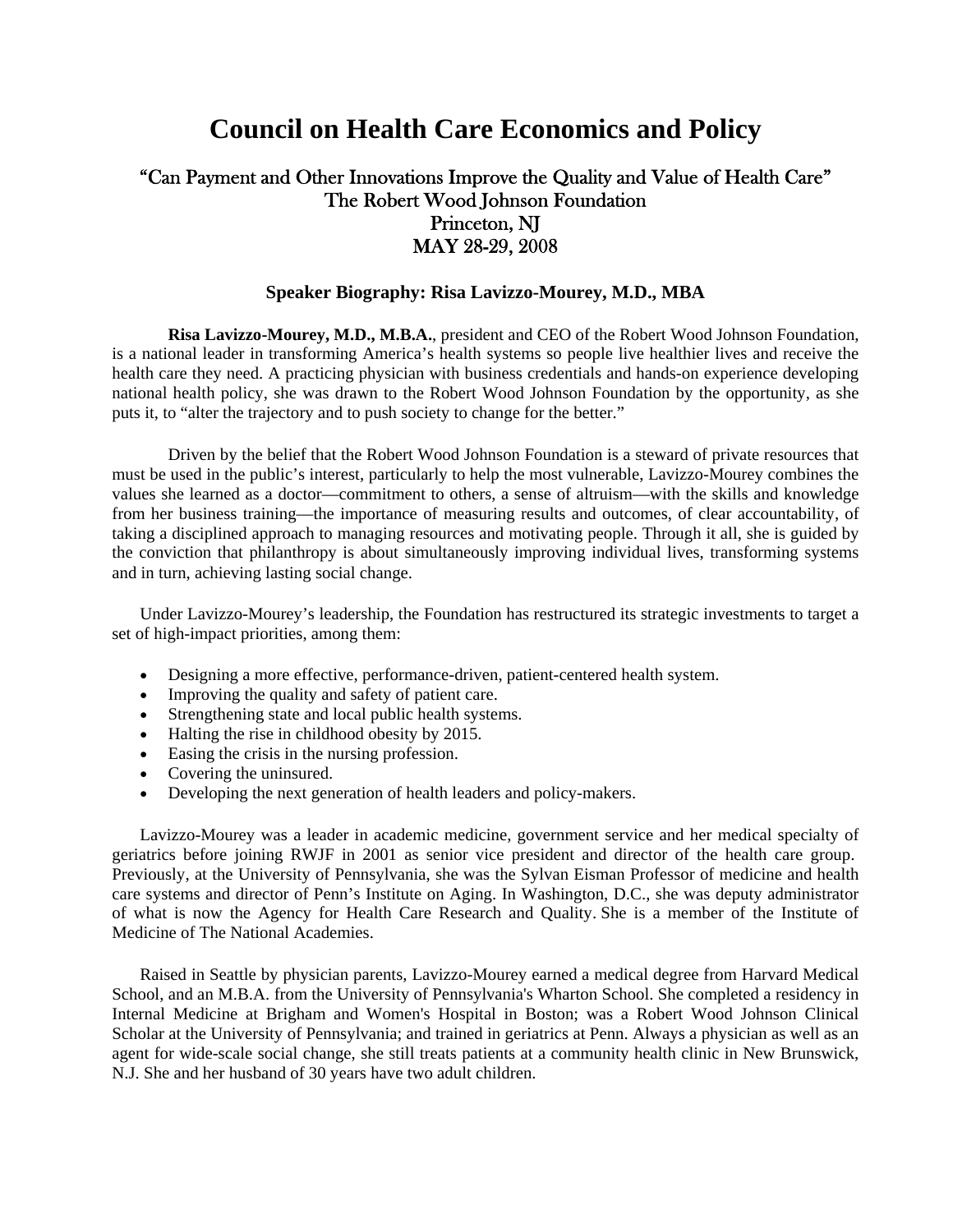## "Can Payment and Other Innovations Improve the Quality and Value of Health Care" The Robert Wood Johnson Foundation Princeton, NJ MAY 28-29, 2008

#### **Speaker Biography: Charles N. Kahn III**

**Charles N. ("Chip") Kahn III** is President of the Federation of American Hospitals (FAH), the national advocacy organization for investor-owned hospitals and health systems. He has served as FAH President since June 2001.

Mr. Kahn is at the forefront of national initiatives to shape policy for health care quality and information technology. In June of 2007, he was appointed as a member of the Governing Board of the National Quality Forum (NQF), a not-for-profit private-public partnership and the nation's pre-eminent organization for developing and implementing national strategy for health care quality measurement. Mr. Kahn also serves as a principal in the Hospital Quality Alliance (HQA), a private-public partnership that he helped to initiate, and as a Commissioner of the American Health Information Community, a federal policy advisory panel responsible for advising HHS Secretary Michael Leavitt about the diffusion of health information technology.

Before coming to the FAH, Mr. Kahn was President of the Health Insurance Association of America (HIAA), where he focused national attention upon the plight of the uninsured. Under his leadership, HIAA was named by *Fortune* magazine for three consecutive years as the nation's most influential insurance trade association.

Mr. Kahn has a long and distinguished career as a professional staff person on Capitol Hill, specializing in health policy issues. During 1995-1998, he played a crucial role in formulating significant health legislation while serving as staff director for the Health Subcommittee of the House Ways and Means Committee. During this time, his efforts helped bring about the Health Insurance Portability and Accountability Act (HIPAA) and the Medicare provisions of the Balanced Budget Act of 1997 (BBA).

Mr. Kahn holds a Masters of Public Health (M.P.H.) degree from Tulane University School of Public Health and Tropical Medicine and received a Bachelor of Arts degree from The Johns Hopkins University. He was inducted into the Georgetown University Chapter of Upsilon Phi Delta, a national academic honor society for students in healthcare administration, and he is a member of Delta Omega, the honorary society for graduate studies in public health.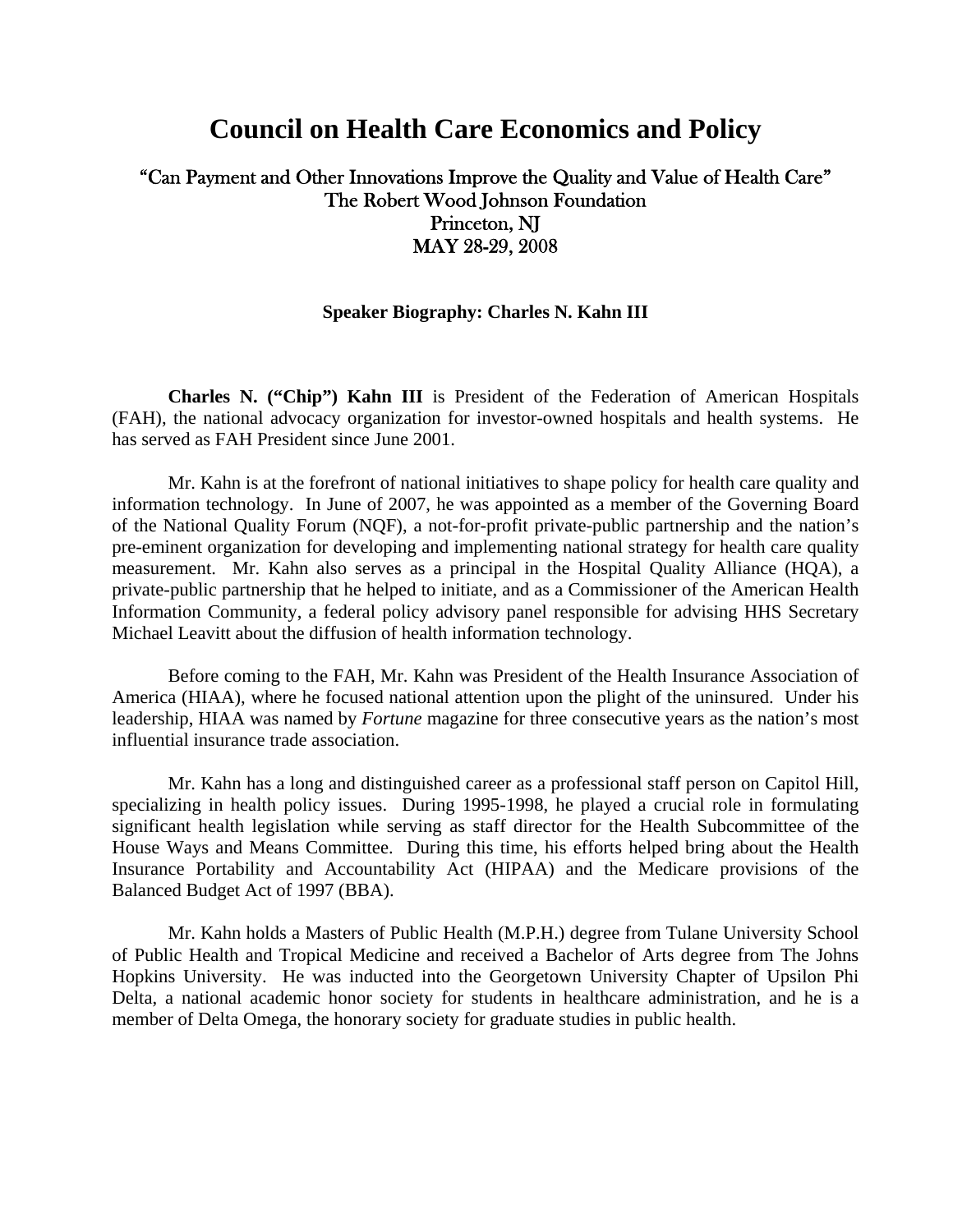## "Can Payment and Other Innovations Improve the Quality and Value of Health Care" The Robert Wood Johnson Foundation Princeton, NJ MAY 28-29, 2008

#### **Speaker Biography: Kathleen A. Buto**

**Kathleen A. Buto** is Vice President for Health Policy, Government Affairs, at Johnson & Johnson. She has responsibility for providing policy analysis and developing positions on a wide range of issues, including the Medicare drug benefit, government reimbursement, coverage of new technologies, and regulatory requirements. In addition to reviewing how federal, state, and international government policies affect Johnson & Johnson products and customers, she is responsible for helping to identify areas of opportunity for J&J to take leadership in shaping health care policy.

Prior to joining J&J, Kathy was a senior health adviser at the Congressional Budget Office, helping to develop the cost models for the Medicare drug benefit. Before that, she spent more than 18 years in senior positions at the Health Care Financing Administration, including Deputy Director, Center for Health Plans and Providers, and Associate Administrator for Policy. In these positions, she headed the policy, reimbursement, research, and coverage functions for the agency, as well as managing Medicare's fee-for-service and managed care operations.

Kathy received her Bachelor of Arts from Douglass College and her Masters in Public Administration from Harvard University.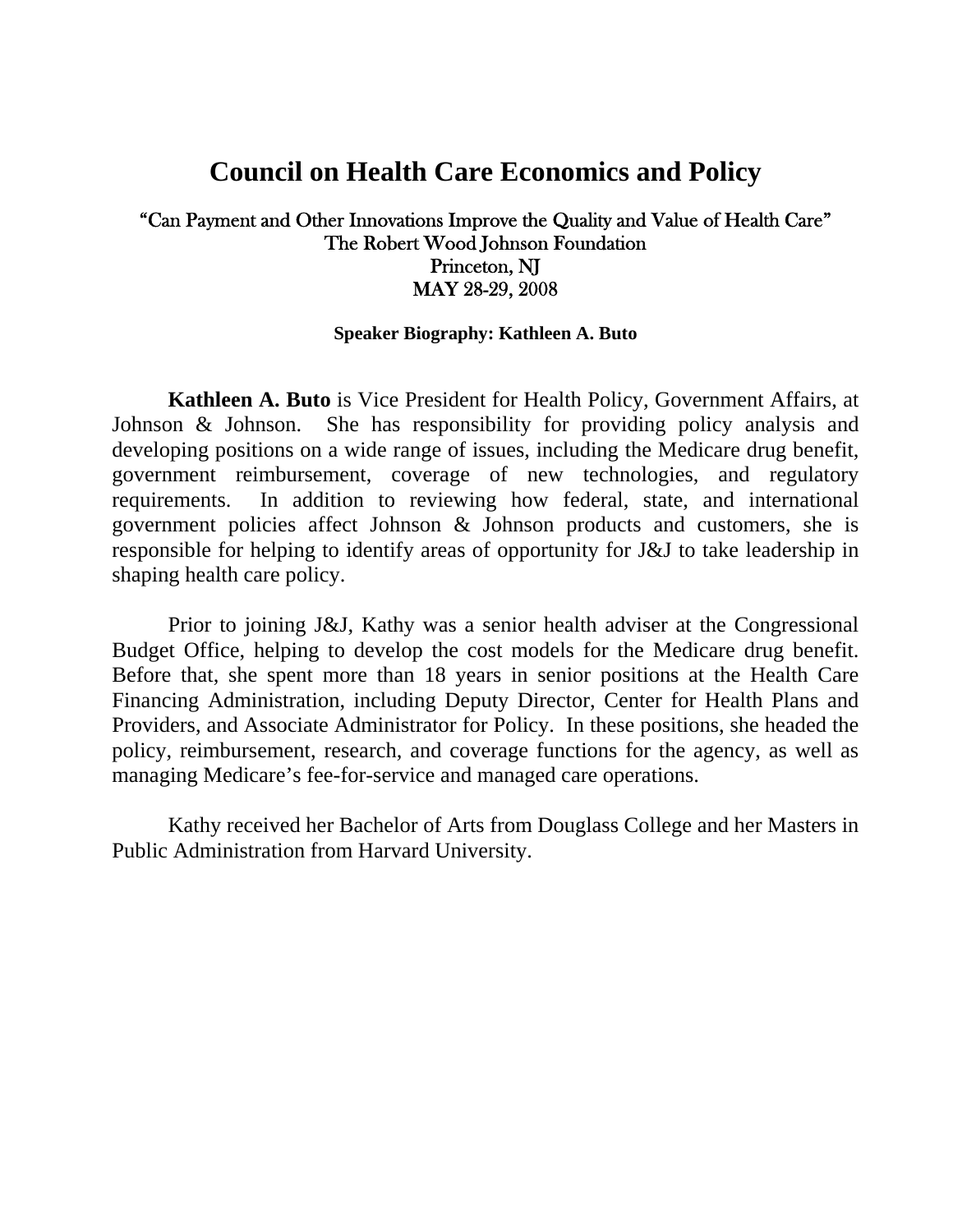"Can Payment and Other Innovations Improve the Quality and Value of Health Care" The Robert Wood Johnson Foundation Princeton, NJ MAY 28-29, 2008

#### **Speaker Biography: Janet M. Corrigan, Ph.D., MBA**

**Janet M. Corrigan** is President and CEO of The National Quality Forum, a private, notfor-profit standard-setting organization established in 1999. The NQF mission includes: setting national priorities and goals for performance improvement; endorsing national consensus standards for measuring and publicly reporting on performance; and promoting the attainment of national goals through education and outreach activities. From 1998 to 2005, Dr. Corrigan was Senior Board Director at the Institute of Medicine (IOM). She provided leadership for IOM's *Quality Chasm Series* which produced ten reports during her tenure including: *To Err is Human: Building a Safer Health System* and *Crossing the Quality Chasm: A New Health System for the 21st Century*. Prior to joining IOM in 1998, Dr. Corrigan was Executive Director of the President's Advisory Commission on Consumer Protection and Quality in the Health Care Industry.

Dr. Corrigan received her doctorate in health services research and master of industrial engineering degrees from the University of Michigan, and masters' degrees in business administration and community health from the University of Rochester. She is the recipient of numerous awards including: IOM Cecil Award for Distinguished Service (2002), American College of Medical Informatics Fellow (2006), American College of Medical Quality Founders' Award (2007), Health Research and Educational TRUST Award (2007), and American Society of Health System Pharmacists' Award of Honor (2008). Dr. Corrigan serves on numerous boards and committees including: Quality Alliance Steering Committee (2006 – present); Hospital Quality Alliance (2006 – present), National Center for Healthcare Leadership (2003 – present), Council for Accountable Physician Practices Advisory Council (2004 – present), and the Robert Wood Johnson Foundation Regional Market Project Advisory Council (2005 – present).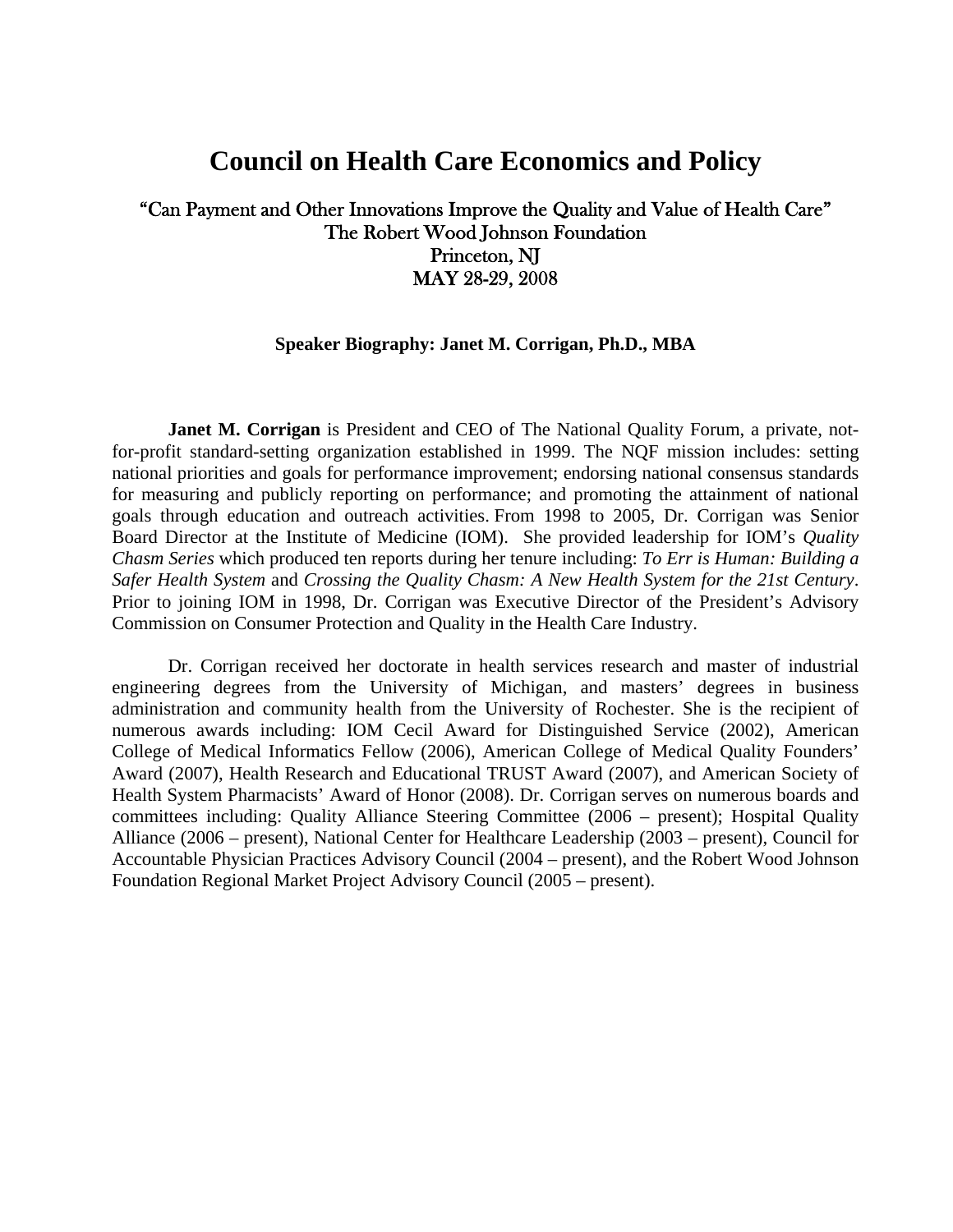## "Can Payment and Other Innovations Improve the Quality and Value of Health Care" The Robert Wood Johnson Foundation Princeton, NJ MAY 28-29, 2008

#### **Speaker Biography: Stephen M. Shortell, Ph.D., MPH**

**Stephen M. Shortell, Ph.D., MPH** is the Blue Cross of California Distinguished Professor of Health Policy and Management and Professor of Organization Behavior at the School of Public Health and Haas School of Business at the University of California-Berkeley. He is also the Dean of the School of Public Health at Berkeley. Dr. Shortell also holds appointments in the Department of Sociology at UC-Berkeley and at the Institute for Health Policy Research, UC-San Francisco.

Dr. Shortell received his undergraduate degree from the University of Notre Dame, his masters degree in public health from UCLA, and his Ph.D. in the behavioral sciences from the University of Chicago.

A leading health care scholar, Dr. Shortell has done extensive research identifying the organizational and managerial correlates of quality of care and of high performing health care organizations. Dr. Shortell has been the recipient of many awards including the distinguished Baxter-Allegiance Prize for his contributions to health services research, the Gold Medal Award from the American College of Healthcare Executives for his contributions to the health care field, and the Distinguished Investigator Award from the Association for Health Services Research. He and his colleagues have also received the George R. Terry Book of the Year Award from the Academy of Management, the James R. Hamilton Book of the Year Award from the American College of Healthcare Executives, and several article of the year awards from the American College of Healthcare Executives and the National Institute for Health Care Management. His most recent book (with colleagues) is entitled Remaking Health Care in America: The Evolution of Organized Delivery Systems. During 2006-07 he was a Fellow at the Center for Advanced Study in the Behavioral Sciences at Stanford.

He is an elected member of the Institute of Medicine of the National Academy of Sciences and is past editor of Health Services Research. He serves on many boards and advisory groups.

He is currently conducting research on the evaluation of quality improvement initiatives and on the implementation of evidence-based medicine practices in physician organizations.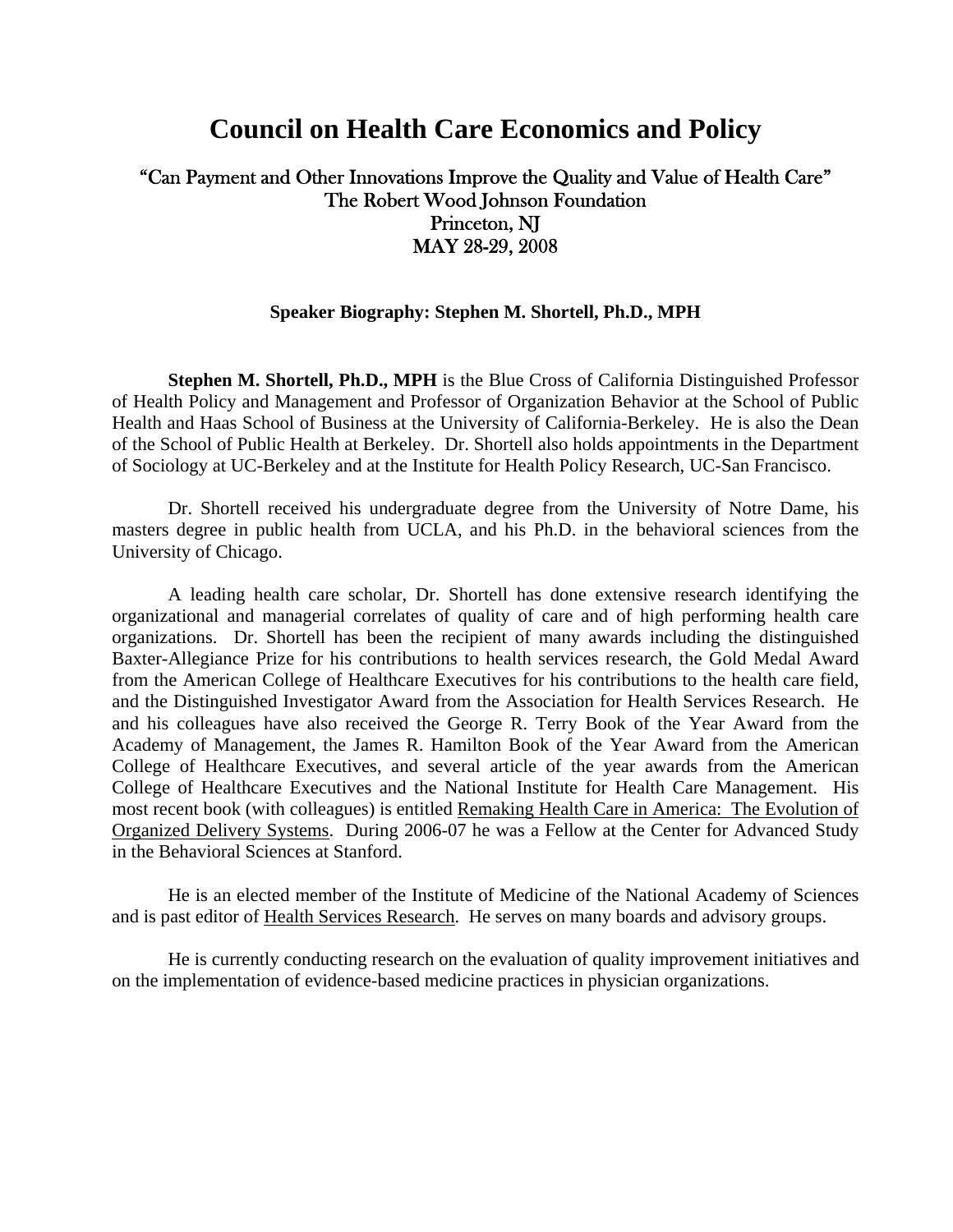## "Can Payment and Other Innovations Improve the Quality and Value of Health Care" The Robert Wood Johnson Foundation Princeton, NJ MAY 28-29, 2008

#### **Speaker Biography: Robert A. Berenson, M.D., F.A.C.P**

**Robert A. Berenson, M.D., F.A.C.P.**, is a Senior Fellow at the Urban Institute and Clinical Professor of Health Care Sciences and Medicine at the George Washington University School of Medicine and adjunct professor Fuqua School of Business at Duke. He currently focuses policy research on Medicarerelated issues, including physician payment reform, chronic care management, contracting with private plans, coverage and payment policy for new technology, and on malpractice reform.

From April, 1998 until October, 2000 he was Director of the Center for Health Plans and Providers in the Health Care Financing Administration, now called the Centers for Medicare and Medicaid Services. CHPP was the focal point in HCFA for payment policy and operational issues related to managed care (Medicare+Choice) plans and health care providers. In October, 2000 he became the Acting Deputy Administrator of HCFA, and, in that position, he was the senior official in the agency for the last five weeks of the Clinton Administration. Earlier in his career, Dr. Berenson spent three years on the Carter White House Domestic Policy staff, working on national health policy issues. In 1993, Dr. Berenson co-chaired two working groups as part of the Clinton White House Task Force on Health Care Reform.

Dr. Berenson is a board-certified internist who practiced for 12 years in a Washington, D.C. group practice, and has served on numerous medical panels and committees, including the Health and Public Policy Committee of the American College of Physicians. From 1993-1996, he was ACP's representative to the Resource Based Relative Value Scale Committee (the RUC). He was also National Program Director of IMPACS—Improving Malpractice Prevention and Compensation Systems—a grant program funded by the Robert Wood Johnson Foundation, from 1994-1998.

Dr. Berenson came to HCFA from The Lewin Group, where he was a Vice President. For a decade until 1997, he was a co-founder, Board member, and Medical Director of the National Capital Preferred Provider Organization (NCPPO), a rental-model PPO then serving about 150,000 persons in the Washington, D.C. area.

He has published widely in nationally recognized journals, including the *New England Journal of Medicine,* the *Annals of Internal Medicine,* the *Journal of the American Medical Association,* and *Health Affairs*. With Walter Zelman, he co-authored *The Managed Care Blues & How to Cure Them*, a review and critique of health maintenance organizations in 1998, by Georgetown University Press. *Medicare Payment Policy and the Shaping of U.S. Health Care*, co-authored with Rick Mayes, was published in 2006, by Johns Hopkins University Press.

Dr. Berenson is a graduate of Brandeis University (Bachelor of Arts) and Mount Sinai University School of Medicine (M.D.)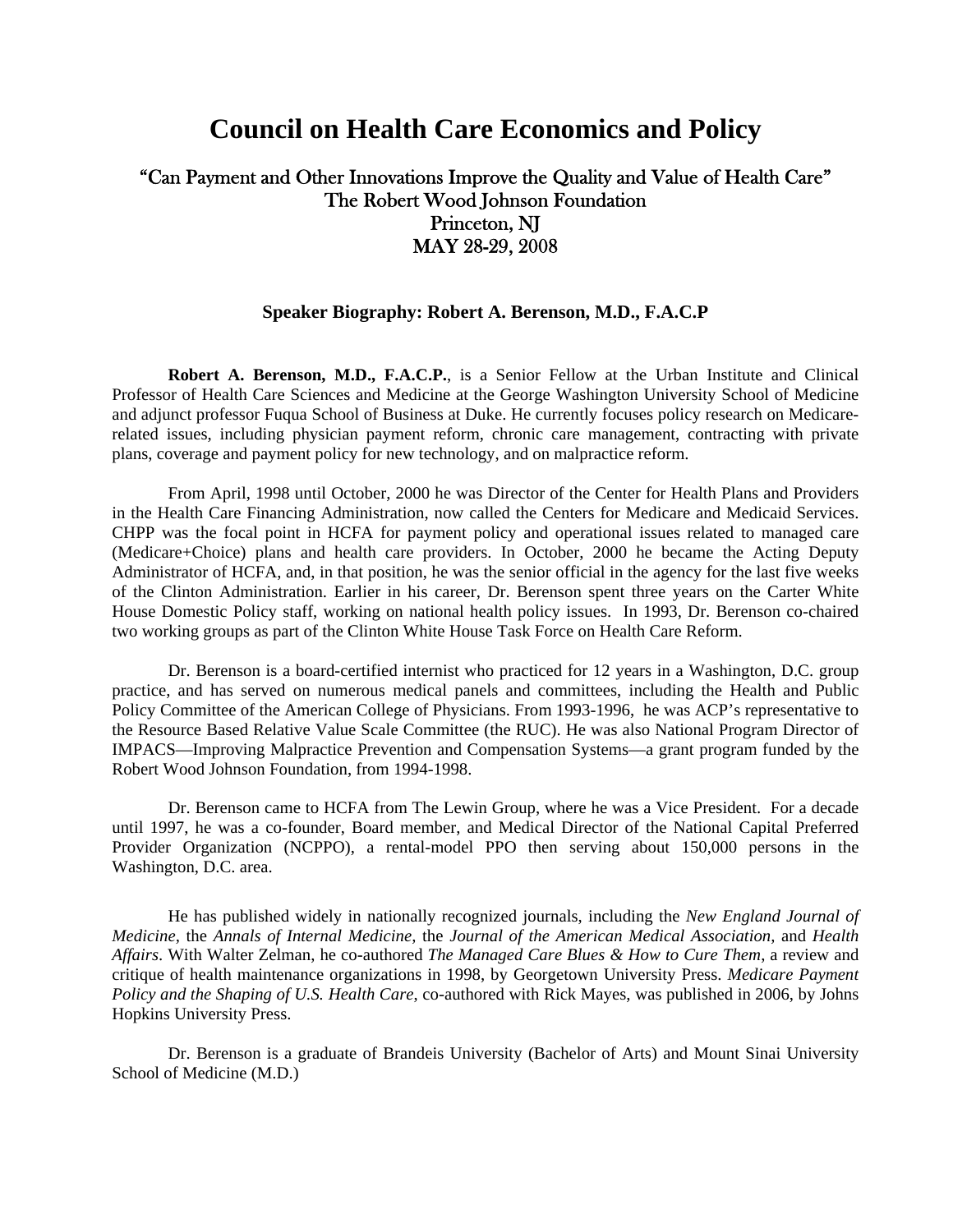### "Can Payment and Other Innovations Improve the Quality and Value of Health Care" The Robert Wood Johnson Foundation Princeton, NJ MAY 28-29, 2008

#### **Speaker Biography: James Mongan, M.D.**

**Dr. James Mongan** is president and chief executive officer of Partners HealthCare in Boston, an integrated health system founded in 1994 by Brigham and Women's Hospital and Massachusetts General Hospital.

In addition to its two academic medical centers, the Partners system also includes community hospitals, specialty hospitals, community health centers, a physician network, home health and long-term care services, and other health-related entities.

Partners is one of the nation's leading biomedical research organizations and a principal teaching affiliate of Harvard Medical School.

A professor of health care policy and a professor of social medicine at Harvard Medical School, Dr. Mongan also serves on the board of the Commonwealth Fund and chairs its Commission on a High Performance Health System.

Prior to being appointed president and CEO of Partners, Dr. Mongan was president of Massachusetts General Hospital, the largest and oldest teaching affiliate of Harvard Medical School. He also served for 15 years as executive director of the Truman Medical Center in Kansas City, a large public hospital, where he also served as dean of the University of Missouri-Kansas City School of Medicine.

Dr. Mongan spent 11 years in Washington as staff to the Senate Finance Committee, working on Medicare and Medicaid legislation. He later served in the Carter administration as deputy assistant secretary for health and then at the White House as associate director of the domestic policy staff.

Dr. Mongan is a member of the Institute of Medicine of the National Academy of Sciences. He has served on the boards of the American Hospital Association and the Kaiser Family Foundation, and was a member of both the Prospective Payment Assessment Commission established by Congress and the Institute of Medicine's Commission on the Consequences of Uninsurance.

A native of San Francisco, Dr. Mongan received his undergraduate education at the University of California, Berkeley, and Stanford University, and his medical degree from Stanford University Medical School. He completed his internship at the Kaiser Foundation Hospital in San Francisco and served for two years in the U.S. Public Health Service.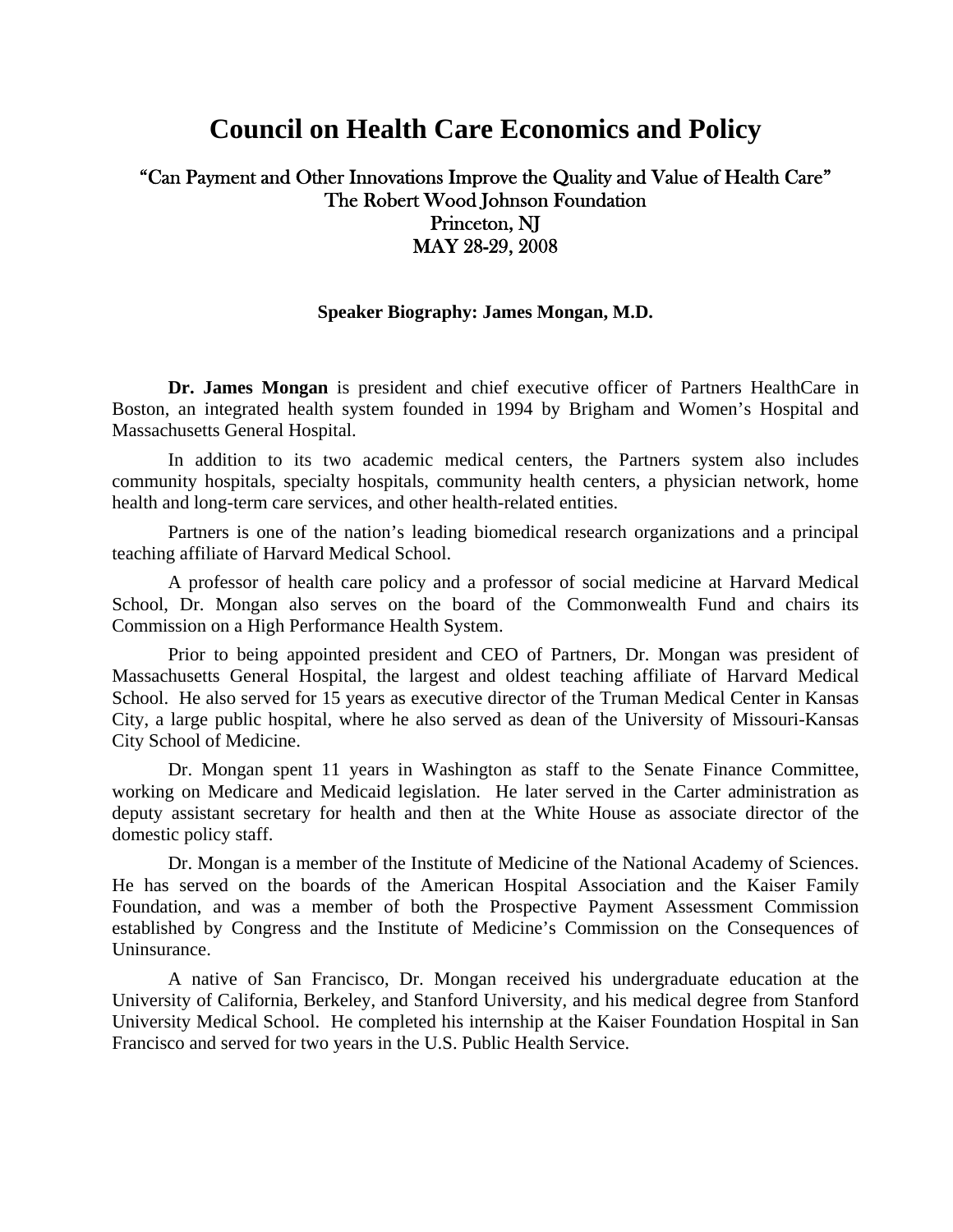### "Can Payment and Other Innovations Improve the Quality and Value of Health Care" The Robert Wood Johnson Foundation Princeton, NJ MAY 28-29, 2008

#### **Speaker Biography: Reed Tuckson, M.D.**

**Reed Tuckson** is a graduate of Howard University, Georgetown University School of Medicine, and the Hospital of the University of Pennsylvania's General Internal Medicine Residency and Fellowship Programs, Dr. Tuckson is currently Executive Vice President and Chief of Medical Affairs at UnitedHealth Group where he is responsible for working with all of the Company's business units to improve the quality and efficiency of health services.

Formerly, Dr. Tuckson served as Senior Vice President, Professional Standards, for the American Medical Association (AMA). He is former President of the Charles R. Drew University of Medicine and Science in Los Angeles; has served as Senior Vice President for Programs of the March of Dimes Birth Defects Foundation; and is a former Commissioner of Public Health for the District of Columbia.

Dr. Tuckson is an active member of the Institute of Medicine of the National Academy of Sciences and served as the Chairperson of its Quality Chasm Summit Committee and a member on their Committee on the Consequences of the Uninsured. He is immediate past Chair of the Secretary of Health and Human Services' Advisory Committee on Genetics, Health and Society. Additionally, he recently served as a Commissioner, Certification Commission on Health Information Technology (CCHIT); and is currently a member of the Performance Measurement Workgroup, Ambulatory Care Quality Alliance (AQA); and the Quality Workgroup, American Health Information Community (AHIC).

Dr. Tuckson has also held other federal appointments, including cabinet level advisory committees on health reform, infant mortality, children's health, violence, and radiation testing.

Most recently, Dr. Tuckson was named one of Modern Healthcare's "Top 25 Minority Executives" in Healthcare for 2008 and to Ebony magazine's "2008 Power 150: The Most Influential Blacks in America" list.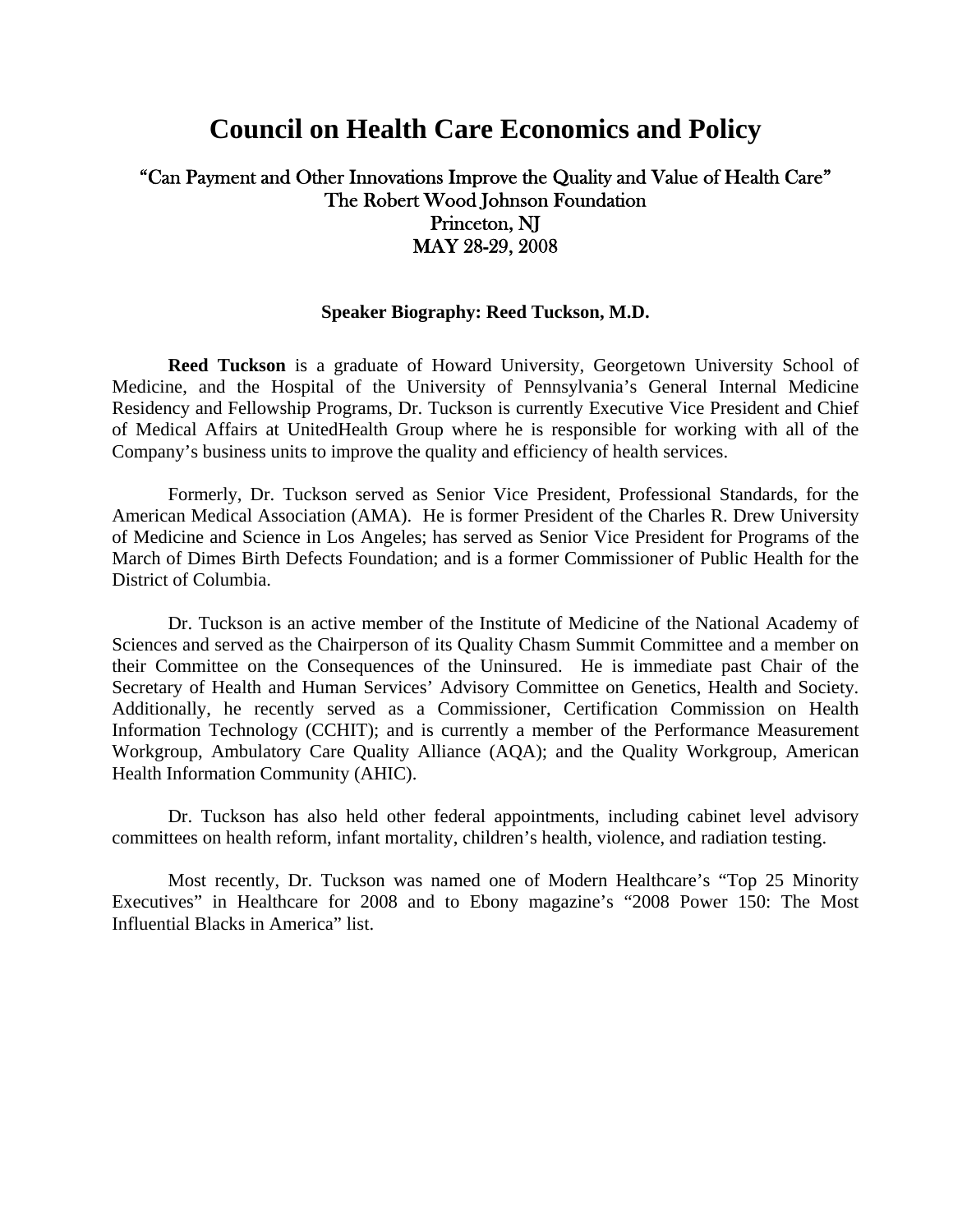"Can Payment and Other Innovations Improve the Quality and Value of Health Care" The Robert Wood Johnson Foundation Princeton, NJ MAY 28-29, 2008

#### **Speaker Biography: Cheryl Damberg, Ph.D.**

**Cheryl Damberg, Ph.D**. is a Senior Researcher at RAND, with more than 20 years of experience as a health policy analyst and researcher for the government and private industry. Her areas of expertise include pay for performance, physician and hospital performance measurement and scoring, patient safety, consumer-directed health plans, and assessing the impact of health care reform initiatives on quality and costs. Currently, Dr. Damberg is the Principal Investigator (PI) on an ASPE-funded project examining methodological issues associated with constructing episodebased payments and tying quality measures to episodes in the context of incentive-based payment reform. She is also the PI for 5-year evaluation of the Integrated Healthcare Association's pay-forperformance initiative, is co-PI on an AHRQ-funded evaluation of AHRQ's patient safety initiative, is co-leading the Abt - RAND evaluation of the CMS - Premier hospital pay for performance demonstration, and is a lead investigator on the RAND – Watson Wyatt three-year study of Consumer Directed Health Plans funded by the California Healthcare Foundation. Most recently, Dr. Damberg was PI for the ASPE and CMS-funded project to examine the state-of-theart in hospital pay-for-performance and to assist CMS with developing a plan for value-based purchasing of Medicare hospital services as called for in the 2005 Deficit Reduction Act. Prior to this, Dr. Damberg served as co-PI on an ASPE-funded study of pay for performance and its application to the Medicare fee schedule. In addition to her RAND work, Dr. Damberg serves as the Director of Research for the Pacific Business Group on Health on a part-time basis, and in this role she is overseeing the analytic work on the CMS-funded California Better Quality Information (BQI) pilot project. In her PBGH role, Dr. Damberg has been responsible for developing and implementing quality measurement projects at the health plan, medical group and hospital levels of the delivery system, and for designing, testing and producing report cards for providers. Dr. Damberg's prior professional experience includes working as a Senior Consultant to Fortune 100 firms for the MEDSTAT Group and as a Research Fellow for the U.S. DHHS Office of Disease Prevention and Health Promotion. Dr. Damberg received her Ph.D. in Public Policy from the RAND Graduate School of Policy Studies and a Masters of Public Health from the University of Michigan.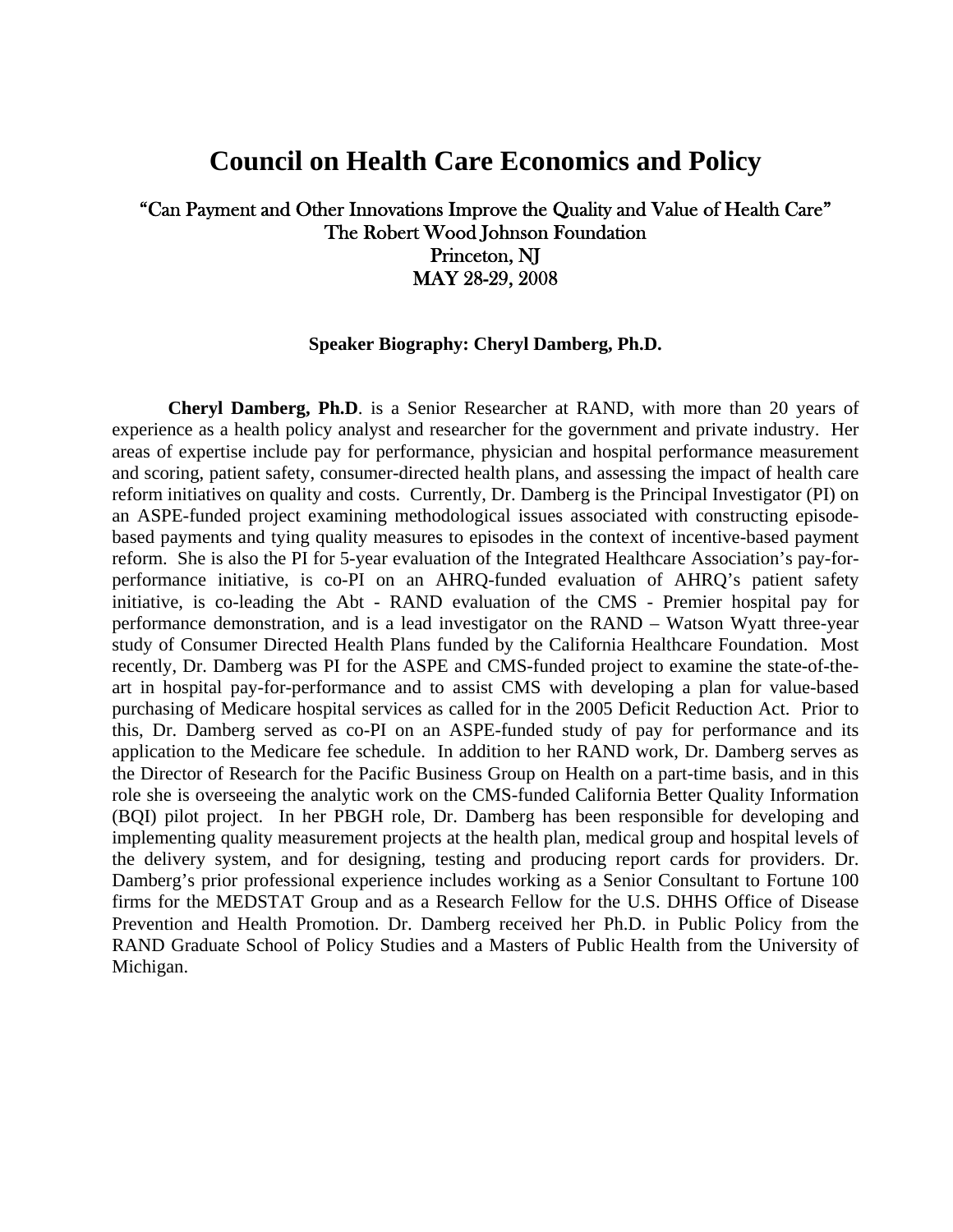"Can Payment and Other Innovations Improve the Quality and Value of Health Care" The Robert Wood Johnson Foundation Princeton, NJ MAY 28-29, 2008

#### **Speaker Biography: Meredith Rosenthal, Ph.D.**

**Meredith Rosenthal, Ph.D.** is Associate Professor of Health Economics and Policy in the Department of Health Policy and Management at the Harvard School of Public Health and a 2006 Sloan Industry Fellow. Dr. Rosenthal received her Ph.D. in health policy at Harvard University in 1998. Dr. Rosenthal's principal research interests revolve around economic incentives that influence consumer and provider health care decisions. Her other substantive interests include the pharmaceutical industry, mental health policy, and the economics of smoking. She is currently working on a series of related projects that examine evolving trends in the health insurance market, including consumer-directed health plans and financial incentives for improving health care quality and patient safety.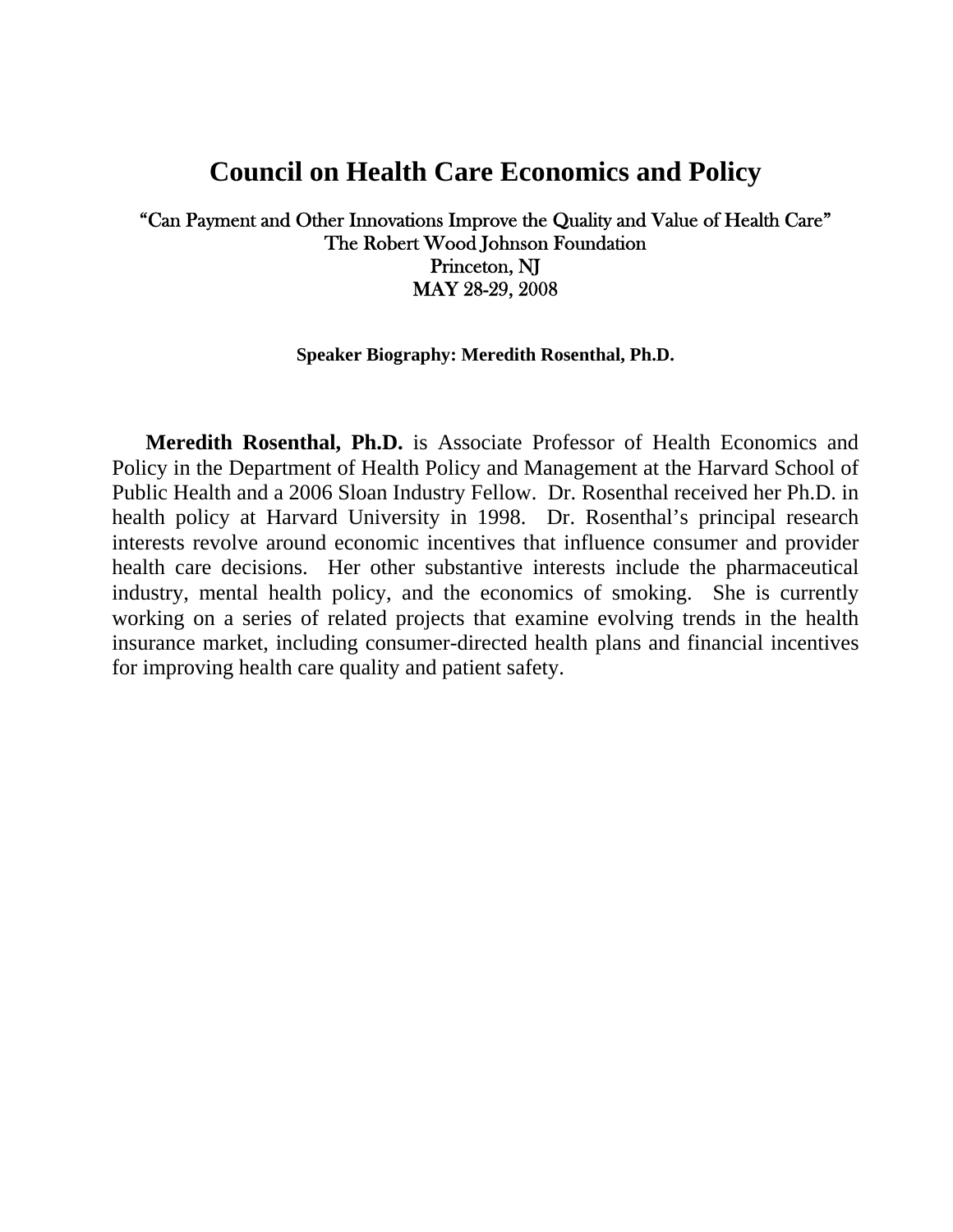## "Can Payment and Other Innovations Improve the Quality and Value of Health Care" The Robert Wood Johnson Foundation Princeton, NJ MAY 28-29, 2008

#### **Speaker Biography: Howard Beckman, M.D.**

**Howard Beckman, M.D.** has been Medical Director of RIPA, a 3200 practitioner community-wide physician organization that contracts for both capitated care and consulting services since 1998. He is also Clinical Professor of Medicine and Family Medicine at the University of Rochester School of Medicine and Dentistry where he conducts health services research and maintains a small internal medicine and geriatrics practice.

Dr. Beckman's administrative and research interests focus on creating and promoting effective partnerships. As Co-PI for the Excellus\RIPA RWJ Rewarding Results grant, Dr. Beckman has published work on successfully engaging physicians in a P4P program that reduces overuse, underuse and misuse of services. His research includes the first report of an ROI for a P4P program published in the December 2006 issue of the Journal of Healthcare Management. His most recent work, focusing on the risks and benefits of high stakes physician reporting programs, has been published by the Massachusetts Medical Society, the Commonwealth Fund and Health Affairs.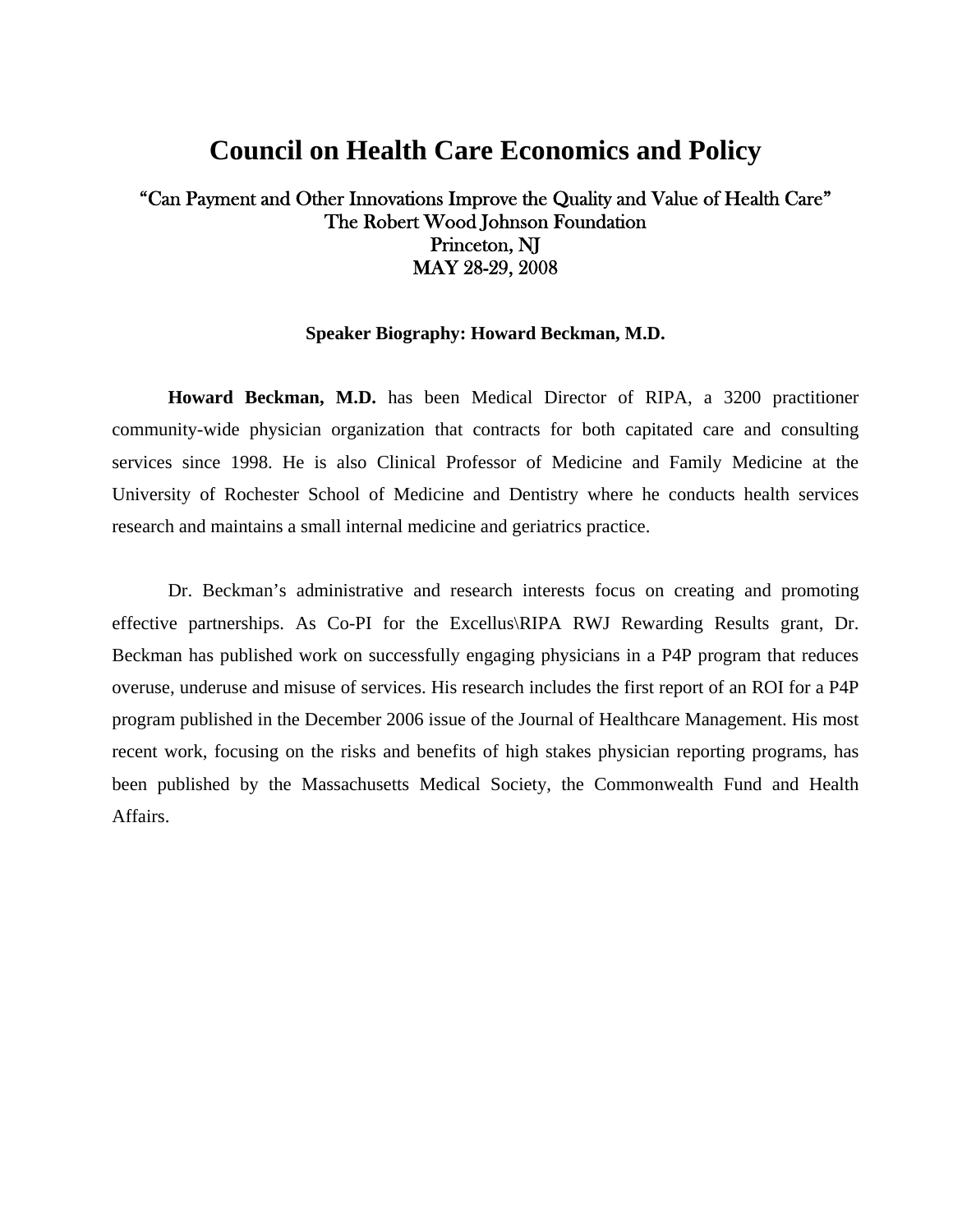## "Can Payment and Other Innovations Improve the Quality and Value of Health Care" The Robert Wood Johnson Foundation Princeton, NJ MAY 28-29, 2008

#### **Speaker Biography: Deidre Mylod, Ph.D.**

**Deidre Mylod** is Vice President of Public Policy at Press Ganey Associates, Inc. Dr. Mylod is responsible for representing Press Ganey clients in national discussions regarding health care quality measurement issues from a policy perspective. Dr. Mylod coordinates Press Ganey's execution of the HCAHPS initiative and is Press Ganey's representative on the National Quality Forum, where she currently acts as secretary to the Quality Measurement Research and Improvement Council and has participated in committee work related to measure quality and public reporting.

Prior to her current role, Dr. Mylod was involved in the leadership of the Research and Development Department where she oversaw the development of survey instruments, original research on normative patterns in patient satisfaction, and execution of state public reporting efforts for Rhode Island, Utah, and California.

Before joining Press Ganey, Dr. Mylod conducted longitudinal studies regarding the cognitive and social-emotional development of children at risk for developmental disabilities. Her training included experience in both clinical and research hospital settings. Additionally, she has extensive experience in experimental design and research methodology.

Dr. Mylod has presented at national conferences—CAHPS  $10<sup>th</sup>$  Annual UGM. AcademyHealth ARM, NAHQ, SHCA—on the importance of measuring patient satisfaction and statistical methods for understanding patterns within data.

Dr. Mylod is a member of the American Psychological Association and AcademyHealth. She received her Ph.D. in developmental psychology from the University of Notre Dame.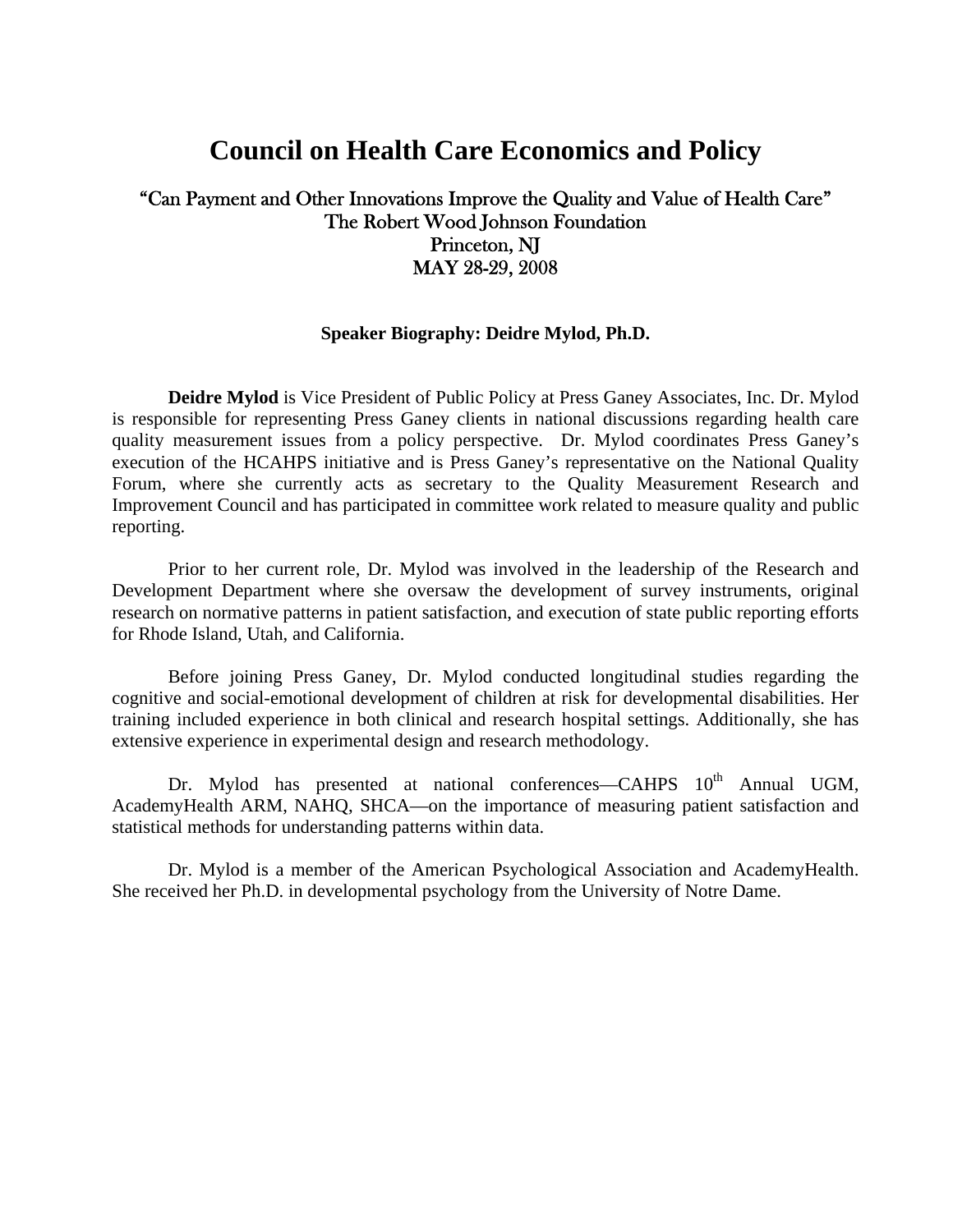"Can Payment and Other Innovations Improve the Quality and Value of Health Care" The Robert Wood Johnson Foundation Princeton, NJ MAY 28-29, 2008

#### **Speaker Biography: Christopher Tompkins, Ph.D.**

**Christopher Tompkins** is an associate professor, and the director of the Institute on Healthcare Systems at the Heller School, Brandeis University. He specializes in health care financing and strategic approaches to managing health care utilization patterns. He has been actively engaged in designing demonstrations and alternate payment systems, such as the Medicare Physician Group Practice Demonstration. Currently, he is directing a CMS project to develop measures for the upcoming Medicare hospital Value Based Purchasing program. Professor Tompkins teaches courses on health care financing, program evaluation, and research methods.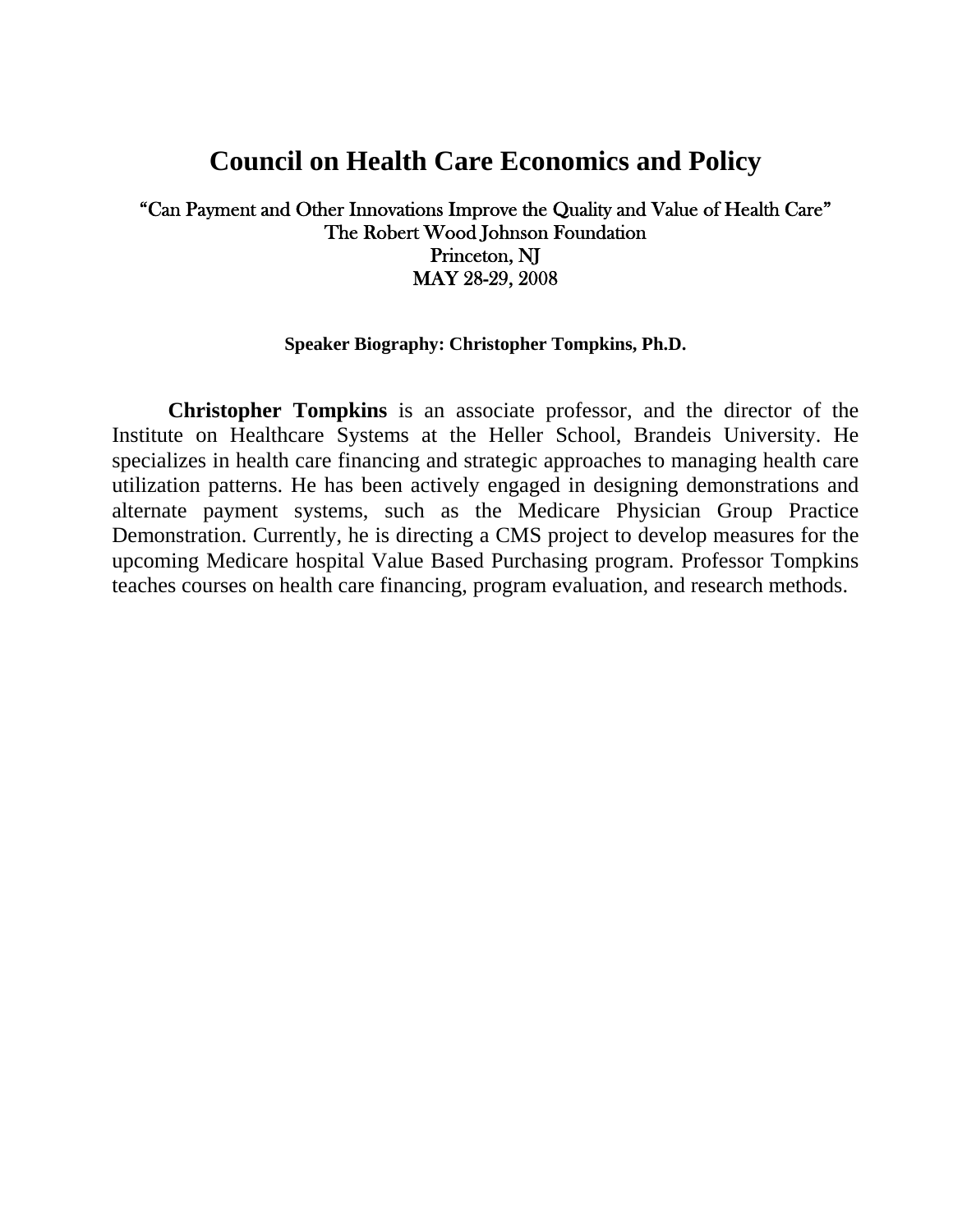## "Can Payment and Other Innovations Improve the Quality and Value of Health Care" The Robert Wood Johnson Foundation Princeton, NJ MAY 28-29, 2008

#### **Speaker Biography: Steve Bandeian, M.D., JD**

**Steve Bandeian, MD JD** is a senior fellow in the Office of the Director at the Agency for Health Care Research and Quality. At AHRQ, Dr. Bandeian is developing new analytic tools to address a broad range of questions related to utilization, costs, and outcomes.

From 1995 to 2006, Dr. Bandeian led data warehousing and analytic teams at two large health insurance plans. These teams provided analytic support for the full-range of health plan operations and also developed interactive, desk-top tools to provide information directly to endusers. Dr. Bandeian also organized and led external committees of specialist physicians to develop practice guidelines and disease-specific interventions.

From 1989 to 1993, Dr. Bandeian focused on Medicare budget initiatives and national health care reform as a senior civil servant at the Office of Management and Budget. Dr. Bandeian organized an interagency team to model health reform options and also developed policy options for health insurance market reform, comparative value information for purchasers of health care, cost containment, and expansion of access.

From 1985 to 1989, Steve was on the staff of the Health Subcommittee of the Committee on Ways and Means and was responsible for legislation related to physician payment, medical education, quality improvement, and fraud prevention.

Dr. Bandeian received MD and JD degrees from Harvard and is a board certified internist trained at Duke.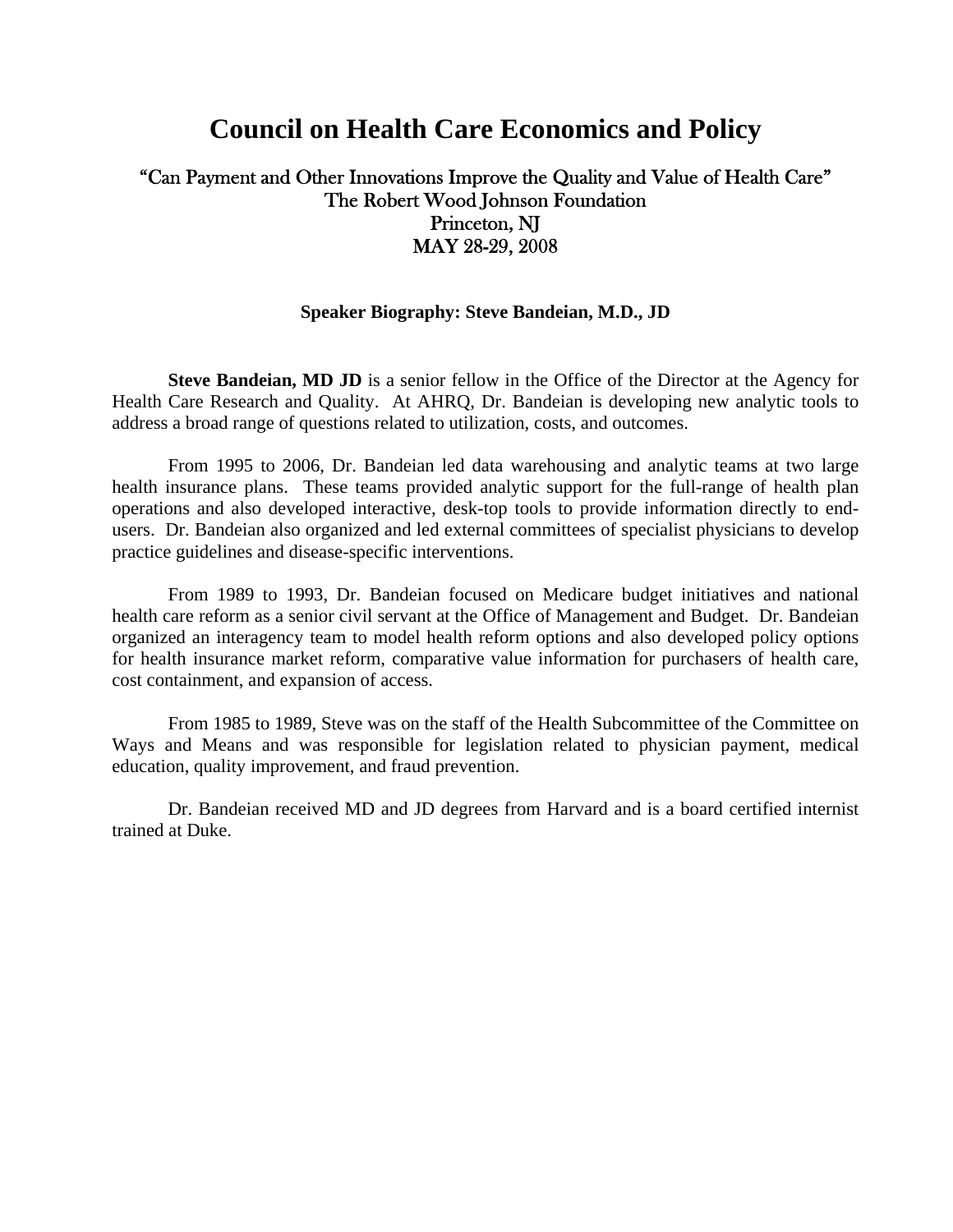## "Can Payment and Other Innovations Improve the Quality and Value of Health Care" The Robert Wood Johnson Foundation Princeton, NJ MAY 28-29, 2008

#### **Speaker Biography: Eve A. Kerr, M.D., MPH**

**Eve A. Kerr, MD, MPH**, received her medical degree from the University of California, San Francisco in 1989. Dr. Kerr completed her internship and residency in general medicine at University of California, Center for the Health Sciences, Los Angeles, California. She subsequently completed the Robert Wood Johnson's Clinical Scholar's Program and received a Masters of Public Health from UCLA. In 1996, she joined the faculty of the University of Michigan Department of Internal Medicine and the Ann Arbor VA Center for Clinical Management Research, a VA Health Services Research and Development Center of Excellence. Dr. Kerr is currently Associate Professor of Internal Medicine at the University of Michigan, Acting Director of the Center for Clinical Management Research and Research Director of the VA Quality Enhancement Research Initiative for Diabetes Mellitus (QUERI-DM).

Dr. Kerr is a nationally recognized expert in quality measurement. Her major research interests center around quality of care measurement and improvement, especially for patients with chronic illness. In particular, she seeks to develop clinically meaningful measures that motivate quality improvement for patients at high risk for poor outcomes while minimizing risk for unintended consequences. These methods are of particular relevance to the pay-for-performance movement and provider profiling in general. In addition, Dr. Kerr has collaborated with colleagues at RAND to help develop and test the RAND QA Tools system, and was the senior author on the 2003 NEJM publication documenting the level of quality of care of adults in the US. Dr. Kerr's work also focuses on improving ambulatory care organization to optimize care for patients with diabetes and other complex chronic conditions. Dr. Kerr has also been instrumental in demonstrating improvements in quality of care for VA patients, and in particular a VA advantage for diabetes and overall quality relative to patients in managed care and those in a nationally representative community sample. She has spoken nationally and internationally about quality measurement issues and translating quality improvement lessons from VA to other healthcare systems.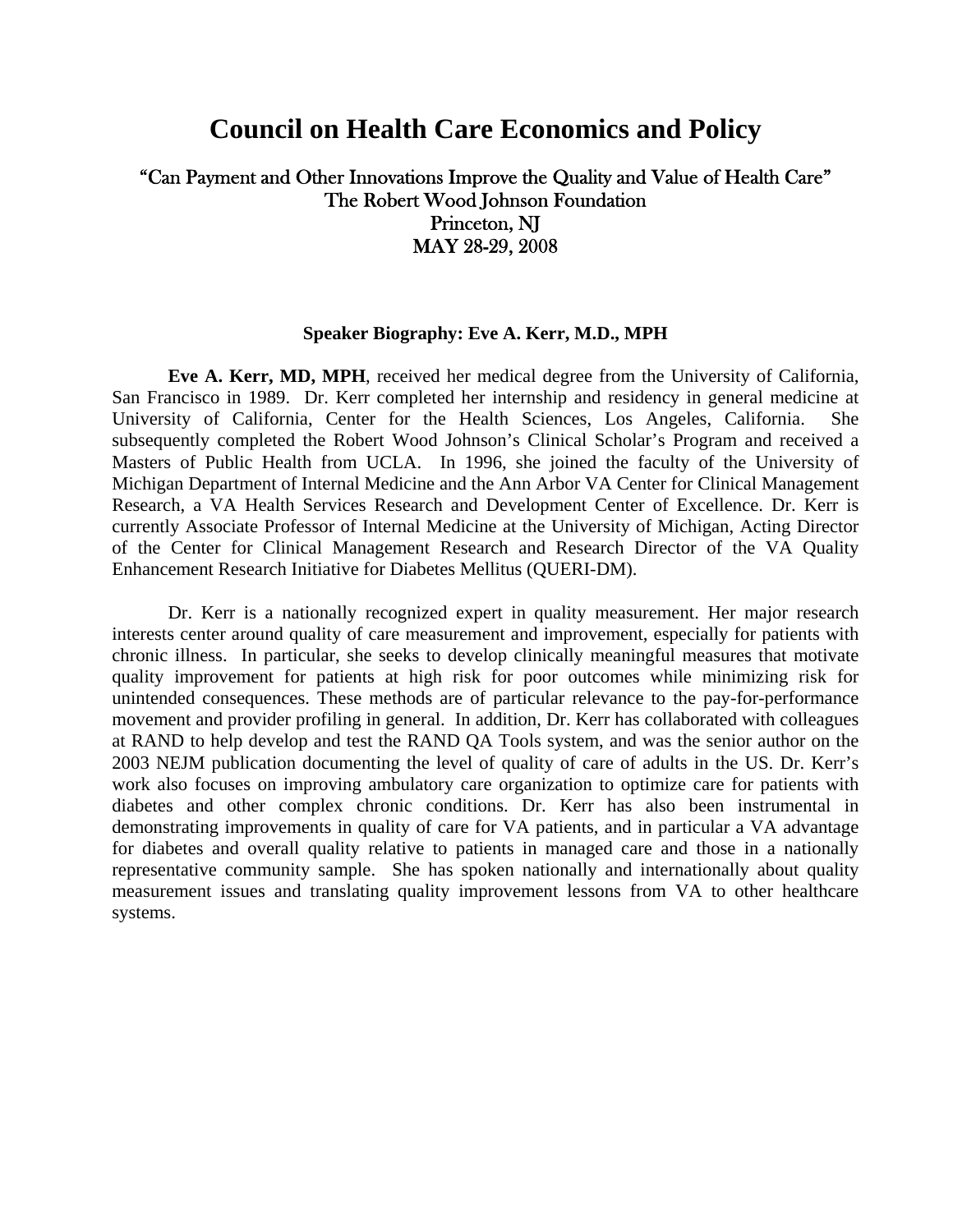## "Can Payment and Other Innovations Improve the Quality and Value of Health Care" The Robert Wood Johnson Foundation Princeton, NJ MAY 28-29, 2008

#### **Speaker Biography: Nancy H. Nielsen, M.D., Ph.D.**

**Nancy H. Nielsen, MD, Ph.D.** an internist from Buffalo, NY was elected president-elect of the American Medical Association (AMA) in June 2007. Previously, Dr. Nielsen served four terms as speaker of the AMA House of Delegates (HOD) and three terms as vice speaker. She is a delegate from New York and served two terms on the AMA Council on Scientific Affairs.

 Dr. Nielsen worked with colleagues on the Council on Scientific Affairs to help formulate policy positions for AMA-HOD debates on the diagnosis and treatment of depression, alcoholism among women, Alzheimer's disease, priorities in clinical preventive services, colorectal cancer screening, asthma control, nicotine content of cigarettes and safety in dispensing prescriptions.

 Among other AMA positions, Dr. Nielsen has served as a member of the National Patient Safety Foundation board of directors, the Commission for the Prevention of Youth Violence, and the Task Force on Quality and Patient Safety. She currently serves as a delegate to the AMA Medical School Section, and she is a liaison to the Council on Medical Education. In 2002, Dr. Nielsen was appointed to serve on the U.S. Department of Health and Human Services Advisory Committee on Regulatory Reform. She is the AMA representative on several quality initiatives, including the National Quality forum, the AMA-convened Physician Consortium for Performance Improvement, and the Ambulatory Care Quality Alliance. She serves on the Institute of Medicine's Roundtable on Evidence Based Medicine, and on the Consumer Empowerment Committee of America's Health Information Community.

 Dr. Nielsen was speaker of the Medical Society of the State of New York House of Delegates and a member of the board of directors of the Medical Liability Mutual Insurance Company – one of the largest malpractice carriers in the country. She has also served as president of her county medical society and of her hospital's medical staff.

 Dr. Nielsen holds a doctorate in microbiology and received her medical degree from the State University of New York (SUNY) at Buffalo School of Medicine and Biomedical Sciences, where she is clinical professor of medicine and senior associate dean for medical education. She has served as a trustee of SUNY and as a member of the board of directors of Kaleida Health – a five-hospital system in western New York.

Dr. Nielsen, who was born and raised in West Virginia, is the mother of five children.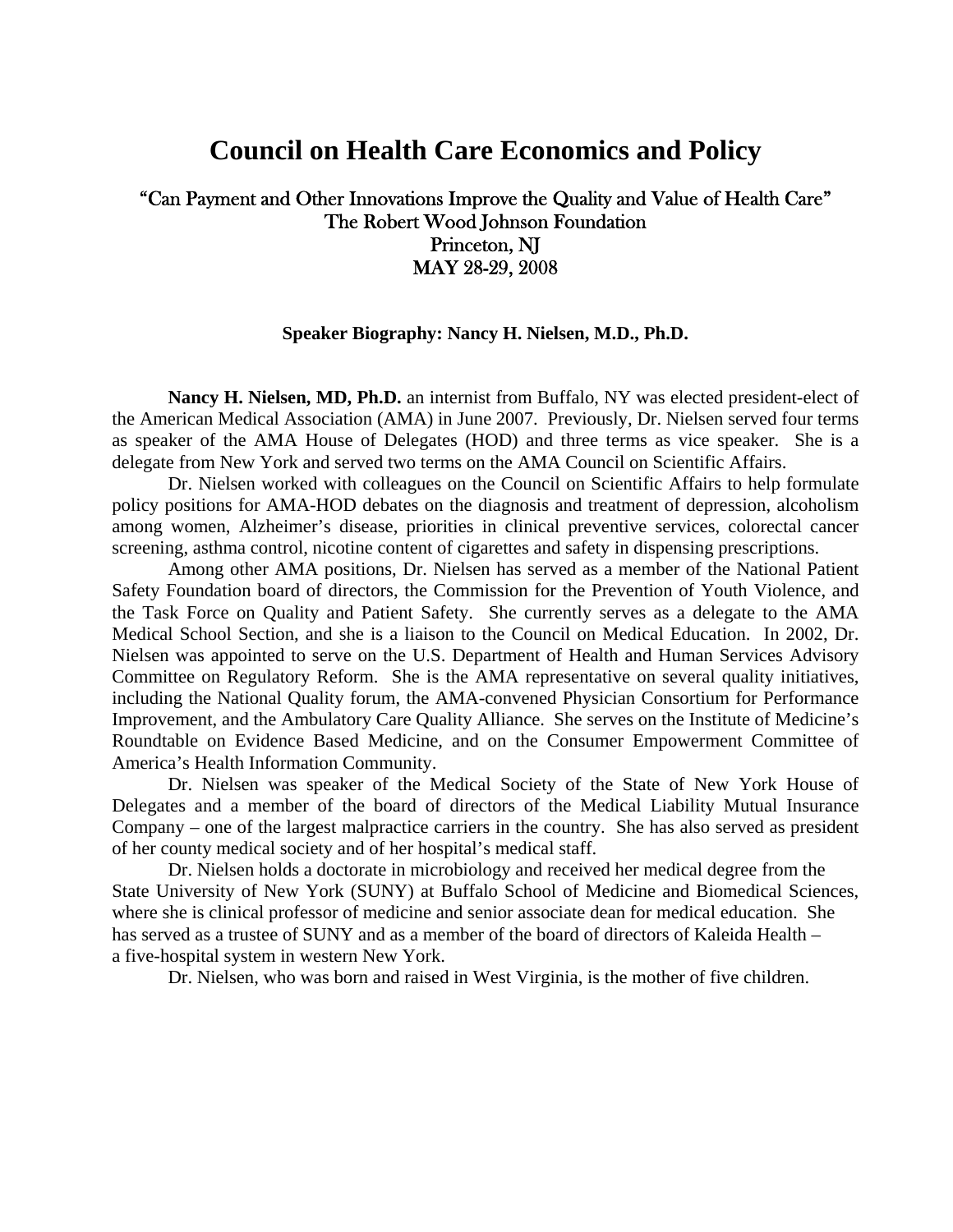"Can Payment and Other Innovations Improve the Quality and Value of Health Care" The Robert Wood Johnson Foundation Princeton, NJ MAY 28-29, 2008

#### **Speaker Biography: Mark B. McClellan, M.P.A., M.D., Ph.D.**

**Mark B. McClellan, M.P.A., M.D., Ph.D**. is a Senior Fellow and Director of the Engelberg Center for Healthcare Reform, and Leonard D. Schaeffer Director's Chair in Health Policy at the Brookings Institution. He is also a former administrator for the Centers for Medicare and Medicaid Services (CMS) and former commissioner of the Food and Drug Administration (FDA) The Engelberg Center is studying ways to provide practical solutions for access, quality, and financing challenges facing the U. S. health care system. A doctor and economist by training, he is developing and implementing ideas to drive improvements in high-quality, innovative, affordable health care. While at the FDA and CMS, McClellan developed and implemented major reforms in health policy, including the Medicare prescription drug benefit, the FDA's Critical Path Initiative, and public-private initiatives to develop better information on the quality and cost of care. McClellan's professional experience includes: associate professor of economics and of medicine, Stanford University, 1995-present; administrator, Centers for Medicare and Medicaid Services, 2004-2006; commissioner of Food and Drugs, 2002-2004; member, President's Council of Economic Advisers and senior director for Health Care, White House, 2001-2002; member, Institute of Medicine, 2003-present; research associate, National Bureau of Economic Research, 1995-2001, 2006-present; national fellow, Hoover Institution, Stanford University, 2000-2001; director, Program on Health Outcomes Research, Center for Health Policy and Center for Primary Care and Outcomes Research, Stanford University, 1999-2001; associate editor, Journal of Health Economics, 1998-2001; and deputy assistant secretary for Economic Policy, U.S. Department of the Treasury, 1998-1999. McClellan holds a Ph.D. in economics from the Massachusetts Institute of Technology, an M.D. from Harvard University-Massachusetts Institute of Technology Division of Health Sciences and Technology, an M.P.A. from Harvard University and a B.A. from the University of Texas at Austin.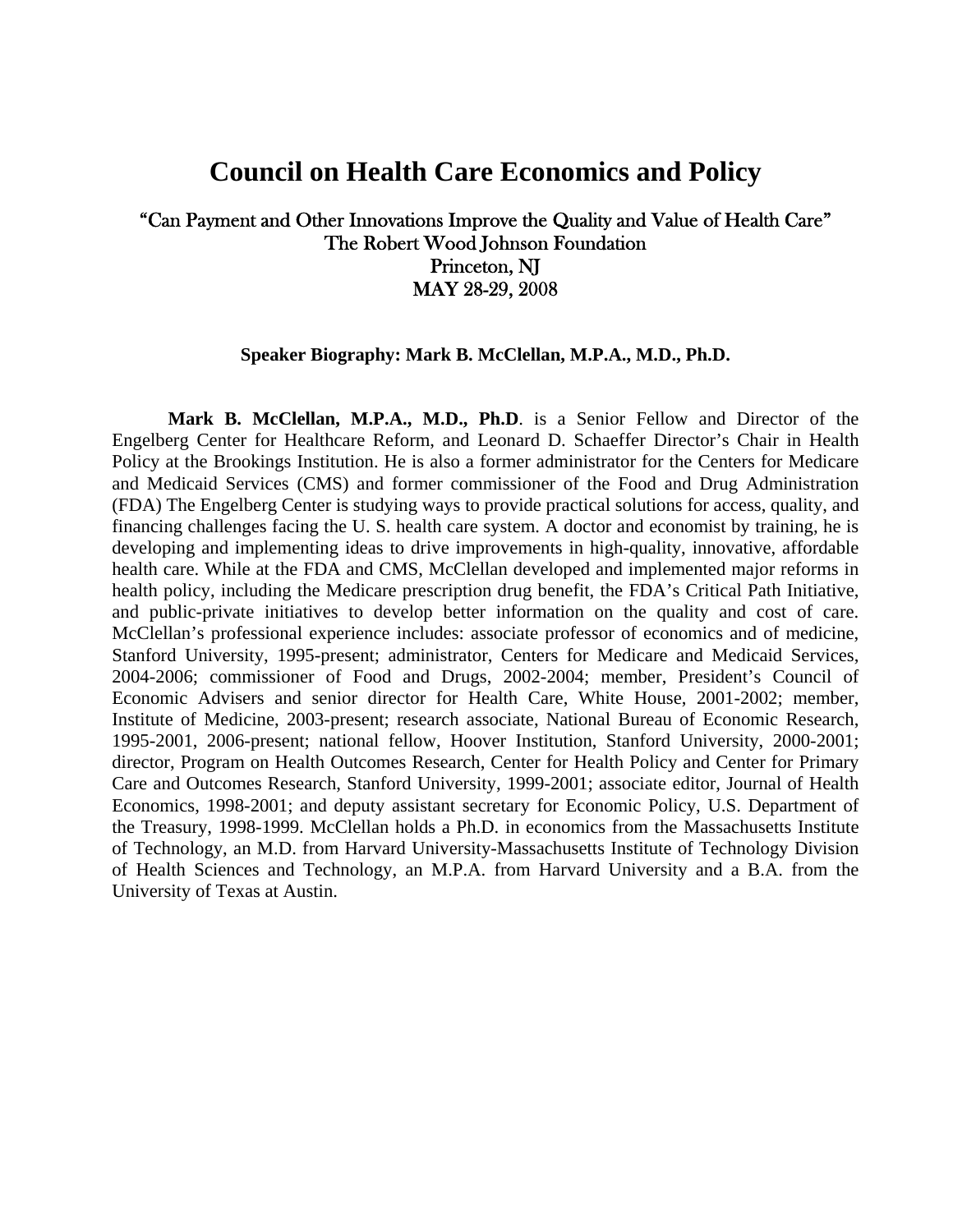## "Can Payment and Other Innovations Improve the Quality and Value of Health Care" The Robert Wood Johnson Foundation Princeton, NJ MAY 28-29, 2008

#### **Speaker Biography: Elliott S. Fisher, MD, MPH**

**Dr. Elliott Fisher** is Professor of Medicine and Community and Family Medicine at Dartmouth Medical School and Director of the Center for Health Policy Research in the newly established Dartmouth Institute for Health Care Policy and Clinical Practice. He received his undergraduate and medical degrees from Harvard University and completed his residency in internal medicine at the University of Washington, where he also was a Robert Wood Johnson Clinical Scholar and received a Master's in Public Health. At Dartmouth, he was a founding director is now Senior Associate of the VA Outcomes Group, teaches in the Clinical Evaluative Sciences Master's program and has recently been named to replace John Wennberg as Director of the Dartmouth Atlas of Health Care.

His research focuses on exploring the causes of the two fold differences in spending observed across U.S. regions and health care systems -- and the consequences of these variations for health and health care. His work demonstrating that higher spending regions and health systems do not achieve better outcomes or quality has had a major impact on current thinking about health care and health care reform. He currently serves as co-chair of the National Quality Forum committee developing a new national measurement framework for evaluating and improving health system performance. He has served on the National Advisory Council of the Agency for Healthcare Research and Quality (AHRQ) and is a member of the Institute of Medicine.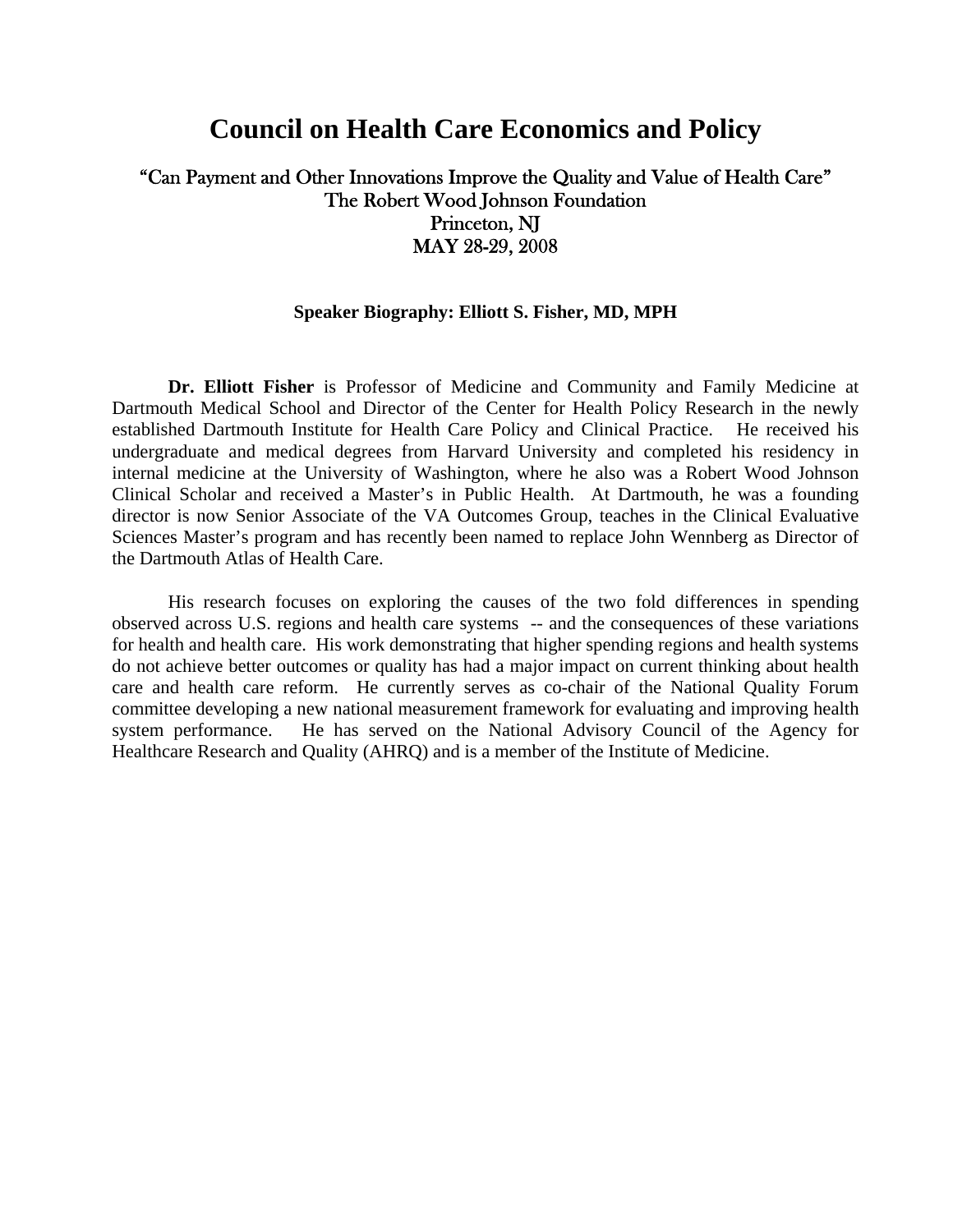## "Can Payment and Other Innovations Improve the Quality and Value of Health Care" The Robert Wood Johnson Foundation Princeton, NJ MAY 28-29, 2008

#### **Speaker Biography: Jonathan B. Perlin, MD, Ph.D. MSHA, FACP, FACMI**

**Dr. Jonathan B. Perlin** is Chief Medical Officer and President, Clinical Services of Nashville, Tenn.-based HCA. He is responsible for clinical strategy and continually improving performance at HCA's 171 hospitals and 167 outpatient centers. Current activities include developing and implementing electronic health records throughout HCA and a national program seeking to eradicate healthcare associated infections.

Before joining HCA in 2006, Dr. Perlin was Under Secretary for Health in the U.S. Department of Veterans Affairs. As the senior-most physician in the Federal Government and Chief Executive Officer of the Veterans Health Administration (VHA), Dr. Perlin led the nation's largest integrated health system.

At VHA, Dr. Perlin directed providing care to more than 5.4 million patients annually by more than 200,000 healthcare professionals at 1,400 sites, including hospitals, clinics, nursing homes, counseling centers and other facilities, with an operating and capital budget of over \$34 billion. A champion for implementation of electronic health records, Dr. Perlin led VHA quality performance to international and domestic recognition as reported in academic literature and lay press and as evaluated by RAND, Institute of Medicine, and others.

Dr. Perlin has served on numerous Boards and Commissions including the National Quality Forum, the Joint Commission, and American Health Information Community and is broadly published in healthcare quality and transformation. A Fellow of the American College of Physicians and the American College of Medical Informatics, Dr. Perlin has a Master's of Science in Health Administration. He received his Ph.D. in pharmacology and toxicology (performing research in molecular neurobiology) with his M.D. as part of the Medical Scientist Training Program at Virginia Commonwealth University's Medical College of Virginia Campus.

Dr. Perlin has faculty appointments at Vanderbilt University as Adjunct Professor of Medicine and Biomedical Informatics and at Virginia Commonwealth University as Adjunct Professor of Health Administration and Adjunct Associate Professor of Internal Medicine.

Dr. Perlin resides in Nashville, Tennessee, with his wife, Donna, an Emergency Pediatrics Physician, and children, Ben and Sarah.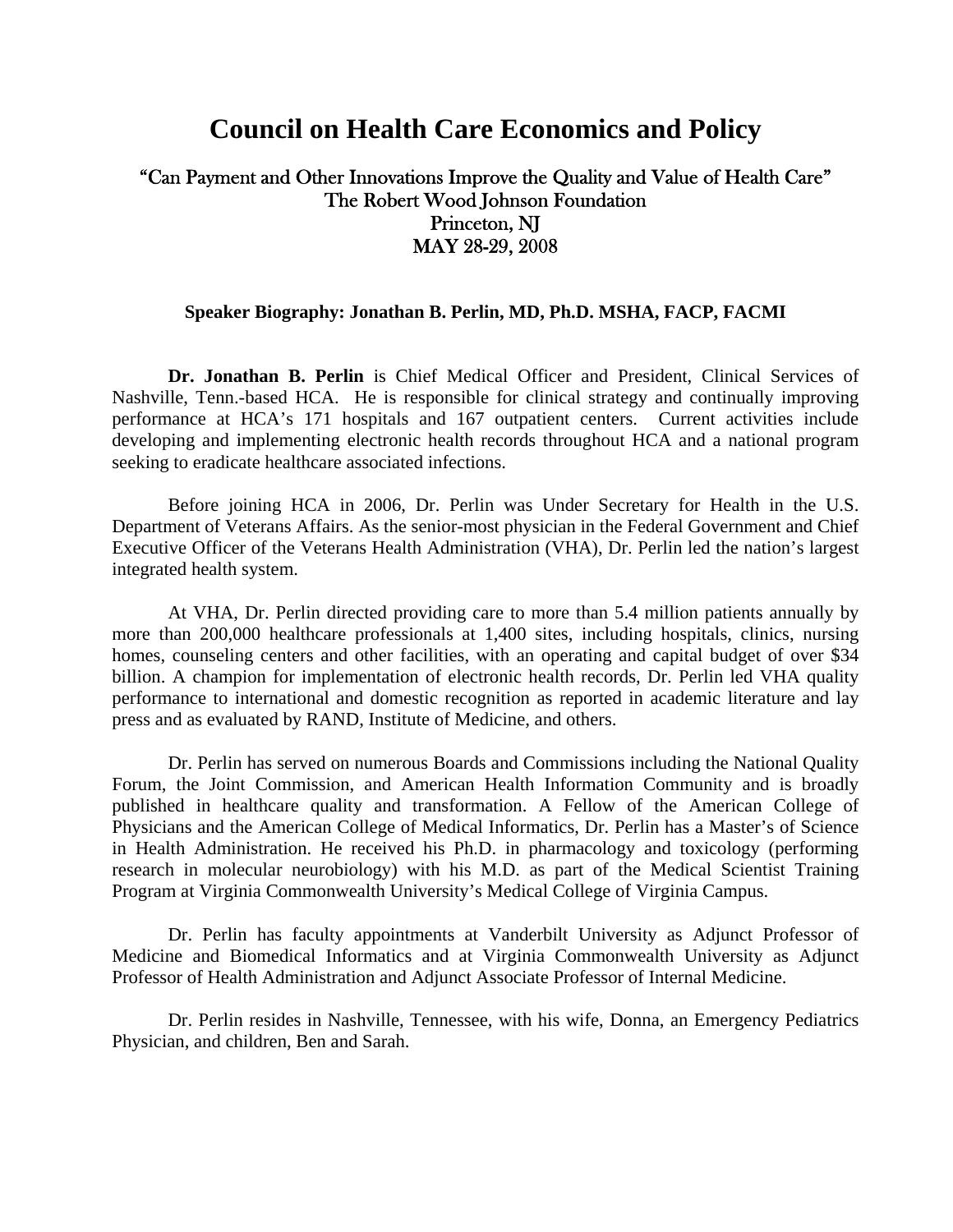## "Can Payment and Other Innovations Improve the Quality and Value of Health Care" The Robert Wood Johnson Foundation Princeton, NJ MAY 28-29, 2008

#### **Speaker Biography: Thomas H. Lee, M.D., M.Sc.**

**Thomas H. Lee, MD**, is an internist and cardiologist, and is Network President for Partners Healthcare System and Chief Executive Officer for Partners Community HealthCare, Inc, the integrated delivery system founded by Brigham and Women's Hospital and Massachusetts General Hospital. He is a graduate of Harvard College (1975), Cornell University Medical College (1979), and Harvard School of Public Health (1987). He completed his training in internal medicine and cardiology in 1985 at Brigham and Women's Hospital, and received his Masters in Science in Epidemiology in 1987 from the Harvard School of Public Health. Before becoming CEO for Partners Community Healthcare in 2004, he was its Chief Medical Officer since the organization's inception in 1995.

He is a Professor of Medicine at Harvard Medical School and a Professor of Health Policy and Management at Harvard School of Public Health. His research interests include risk stratification and optimal management strategies for common cardiovascular problems, and improvement of quality of care, with a particular focus on critical pathways, guideline development and implementation, and managed care. Dr. Lee is co-chair of the Committee for Performance Measures of the National Committee for Quality Assurance (NCQA), and has been the Chairman of NCQA's Cardiovascular Measurement Advisory Panel since 1996. He is a member of the Boards of Bridges to Excellence and of the Massachusetts Health Quality Partnership. He is the Editor-in-Chief for *The Harvard Heart Letter* and Associate Editor of *The New England Journal of Medicine*.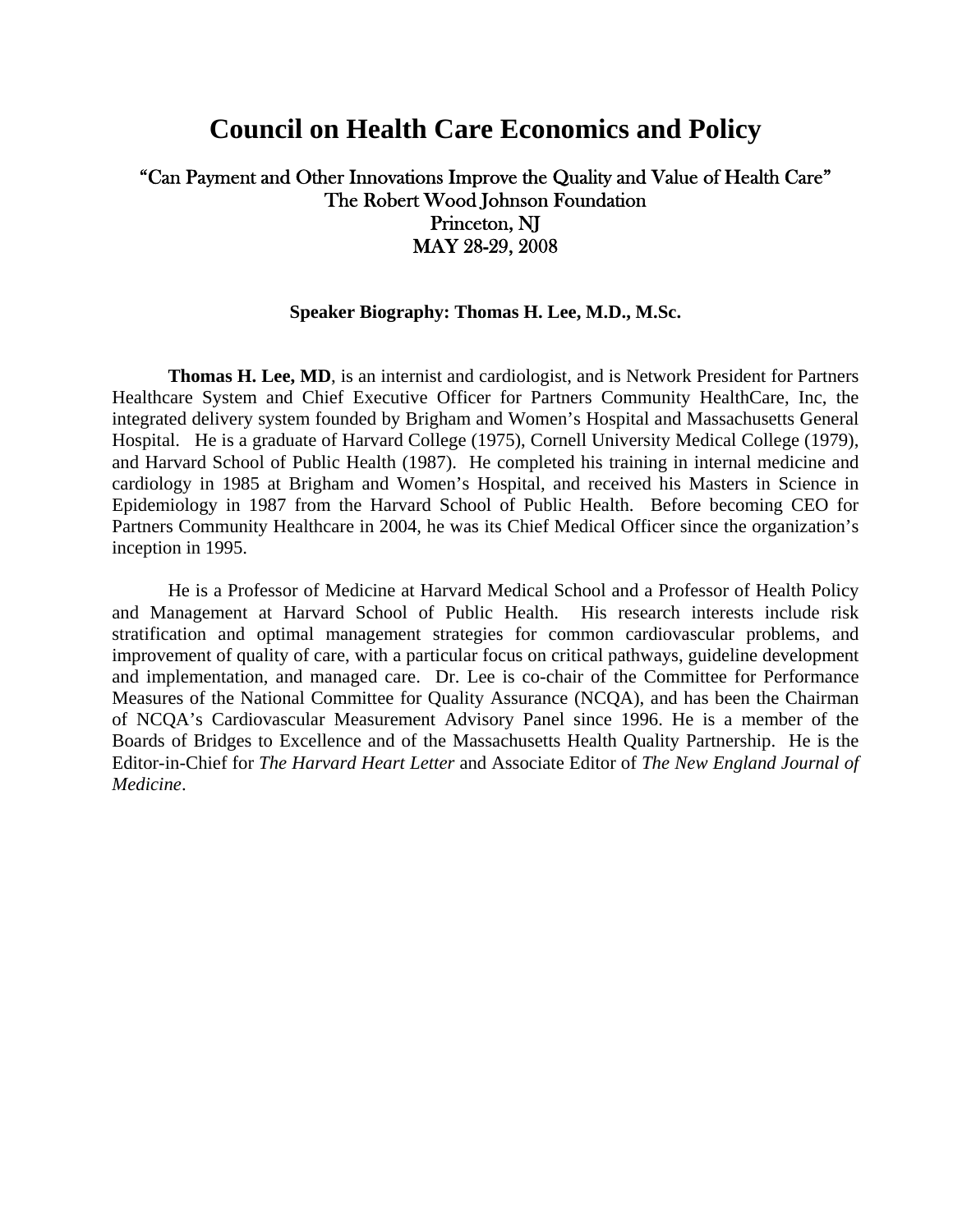### "Can Payment and Other Innovations Improve the Quality and Value of Health Care" The Robert Wood Johnson Foundation Princeton, NJ MAY 28-29, 2008

#### **Speaker Biography: Uwe E. Reinhardt, Ph.D.**

**Uwe E. Reinhardt, Ph.D**., is the James Madison Professor of Political Economy and Professor of Economics and Public Affairs at Princeton University. A native of Germany, he has taught at Princeton University since 1968, rising through the ranks from assistant professor of economics to his current position. He has taught courses in both micro-and macro-economic theory and policy, accounting for commercial, private non-profit and governmental enterprises, financial management for commercial and non-profit enterprises, and health economics and policy.

From 1986 to 1995, Professor Reinhardt served three consecutive three-year terms as a Commissioner on the *Physician Payment Review Commission* established in 1986 by the Congress to advise it on issues related to the payment of physicians. In 1978, Professor Reinhardt was elected to the *Institute of Medicine of the National Academy of Sciences*, on whose Governing Council he served from 1979 to 1982. At the Institute, he has served on a number of study panels, among them the Committee on the Implications of For-Profit Medicine, a study panel on Dental Care in the United States, a panel on the Nursing Shortage, the Institute's Committee on Technical Innovation in Medicine, and on the Committee on the Implications of a Physician Surplus. He currently serves on the Institute's Board on Health Care Services, which guides the Institute's research in healthservices research. He is past president and a Distinguished Fellow of the *Association of Health Services Research* on whose Board he served for over a decade.

During 1987-90, Professor Reinhardt was a member of the *National Leadership Commission on Health Care*, a private sector initiative established to develop options for healthcare reform, and he continues to serve on that body's successor, the *National Leadership Coalition on Health Care*, co-chaired by former Presidents Carter and Ford.

Professor Reinhardt currently is a member of the *Council on Health Care Economics and Policy*, a privately funded group of health experts established to track the economic impact of the current revolution in health-care delivery and cost control. He is also on the Board of Advisors of the National Institute of Health-Care Management, a Washington-based think tank devoted to issues in managed care. In 1997, he joined the Pew Health Professions Commission, which explores the implication of health-systems change on the health workforce. Also in 1997, he was appointed to the *External Advisory Panel for Health, Nutrition and Population* of The World Bank, an expert panel that advises The World Bank on its far-flung activities in health care. Since 1997 he has served on the Board of Trustees of the *Duke University Health System.* Since that time, he has also chaired the Coordinating Committee of *The Commonwealth Fund's International Program in Health Policy.* In 1998, he was appointed as Commissioner of the Kaiser *Commission on Medicaid and the Uninsured.*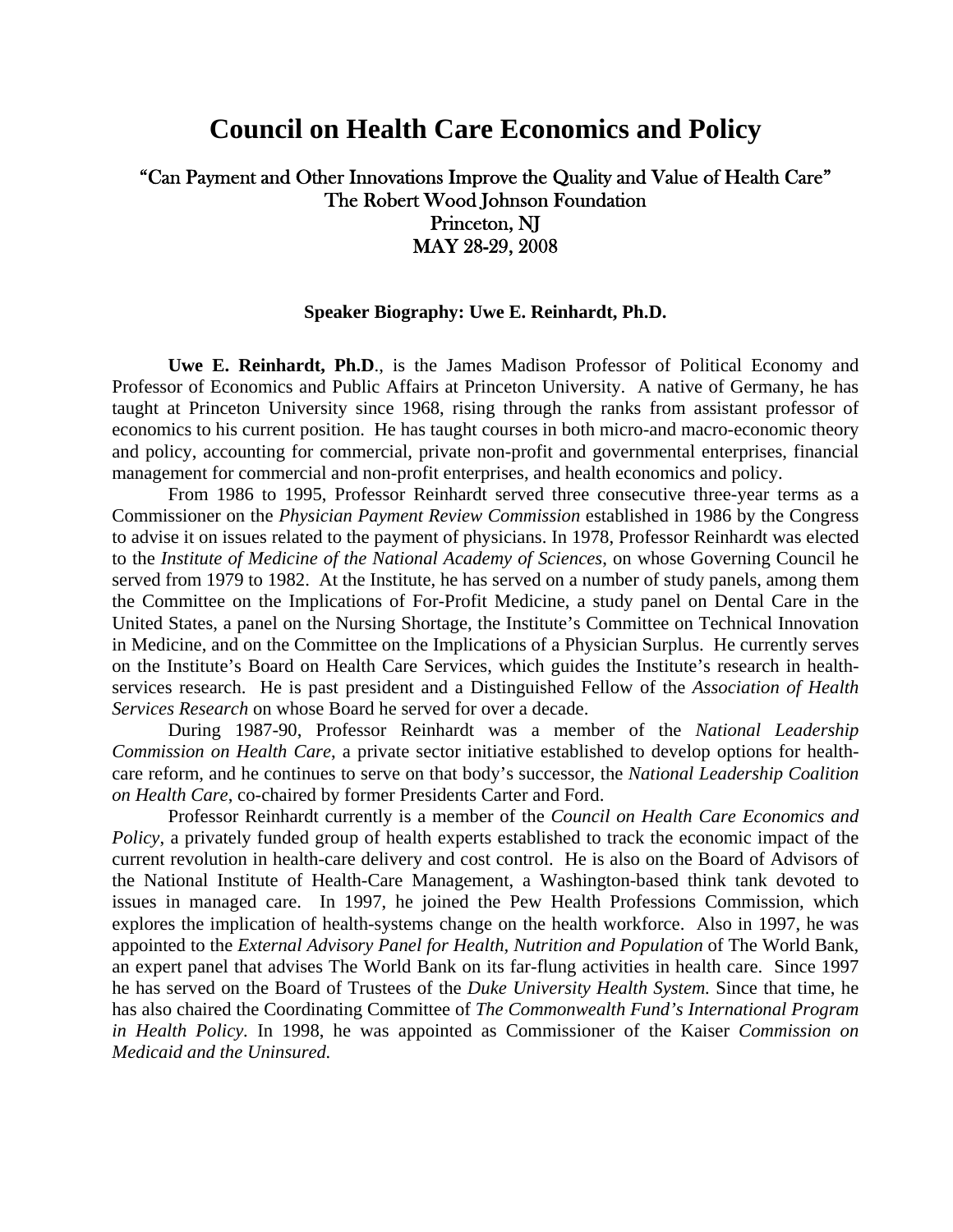## "Can Payment and Other Innovations Improve the Quality and Value of Health Care" The Robert Wood Johnson Foundation Princeton, NJ MAY 28-29, 2008

#### **Speaker Biography: Reinhard Busse, Dr. med., MPH, FFPH**

**Reinhard Busse, Dr. med. MPH FFPH,** is professor and department head for health care management as well as dean of the Faculty of Economics and Management at Technische Universität Berlin, Germany. He is also a faculty member of Charité, Berlin's medical faculty as well as Associate Head of Research Policy and Head of the Berlin hub of the European Observatory on Health Systems and Policies and a member of several scientific advisory boards (e.g. for the Federal Association of Company-based Sickness Funds, the German Agency for Health Technology Assessment and the Federal Physicians' Chamber) as well as a regular consultant for WHO, the EU Commission, the Worldbank, OECD and other international organizations within Europe and beyond as well as national health and research institutions. His research focuses on both methods and contents of comparative health system analysis (with a particular emphasis on the reforms in Germany, other social health insurance countries and central and eastern Europe, role of EU), health services research including cost-effectiveness analyses, health targets, and health technology assessment (HTA). His department has been designated as a WHO Collaborating Centre for Health System Research and Management. He was the scientific director of two EU-funded projects (*Health*BASKET, *Health*ACCESS) which compared the benefit baskets, costs of individual health services and access to health services in EU countries.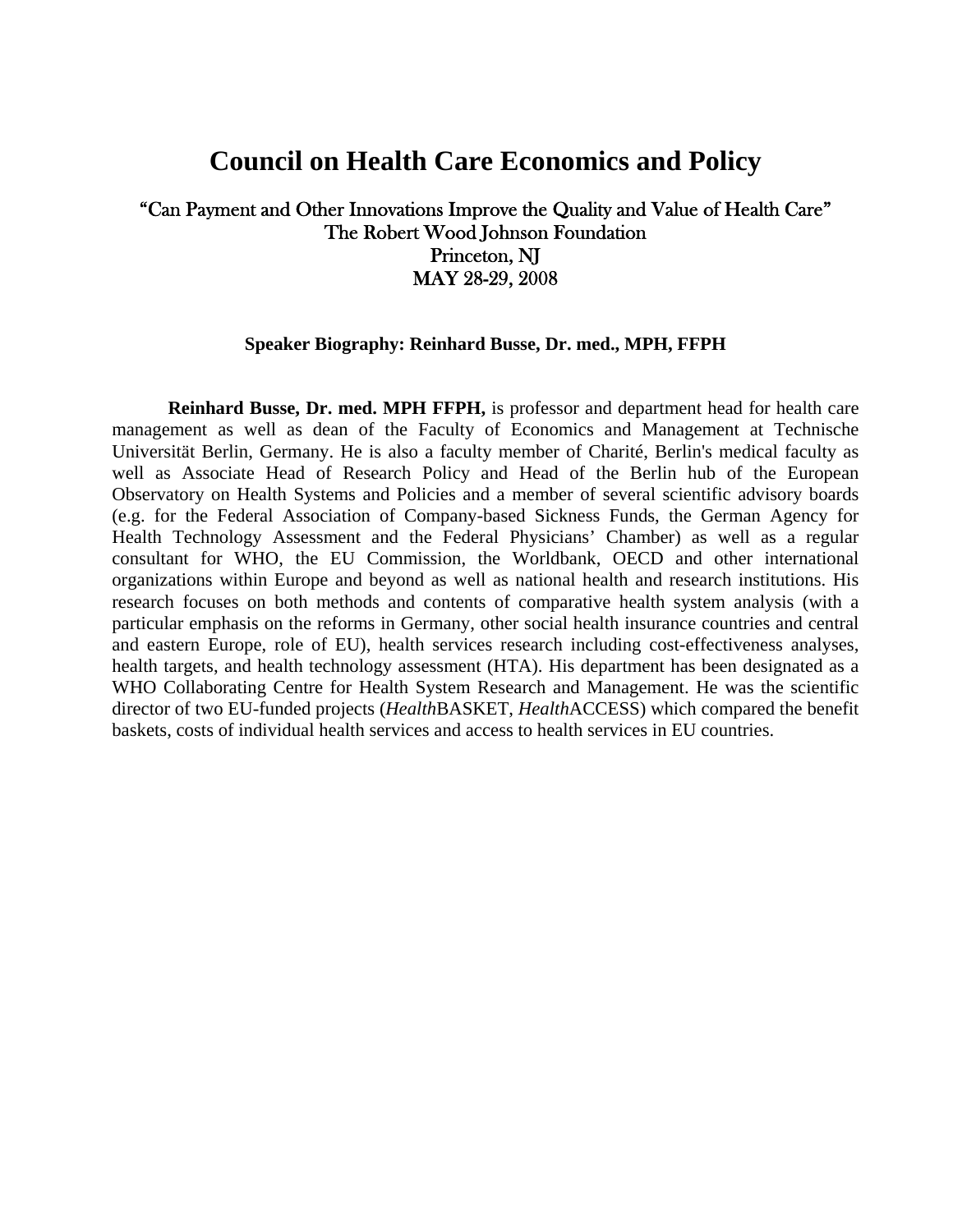## "Can Payment and Other Innovations Improve the Quality and Value of Health Care" The Robert Wood Johnson Foundation Princeton, NJ MAY 28-29, 2008

#### **Speaker Biography: Edna Bar Ratson, MBA, MSc.**

**Edna Bar-Ratson, MBA, MSc.** is the Director of the Hospital Accreditation Program at Clalit Health Services in Israel. Mrs. Bar-Ratson received her MBA in health administration at the Heller School for Social Policy and Management, Brandeis University in 2001. Mrs. Bar-Ratson worked as a Director for the Office of Clinical Affairs at Partners Healthcare System during the years 2001-2005. Her major interest involves improving quality and patient safety throughout healthcare settings and changing providers' behavior using various incentives and in particular payment. She is currently working with the Clalit Hospitals and preparing them for their first Joint Commission survey. Three of Clalit's hospitals will be the first ones in Israel to be accredited by the Joint Commission.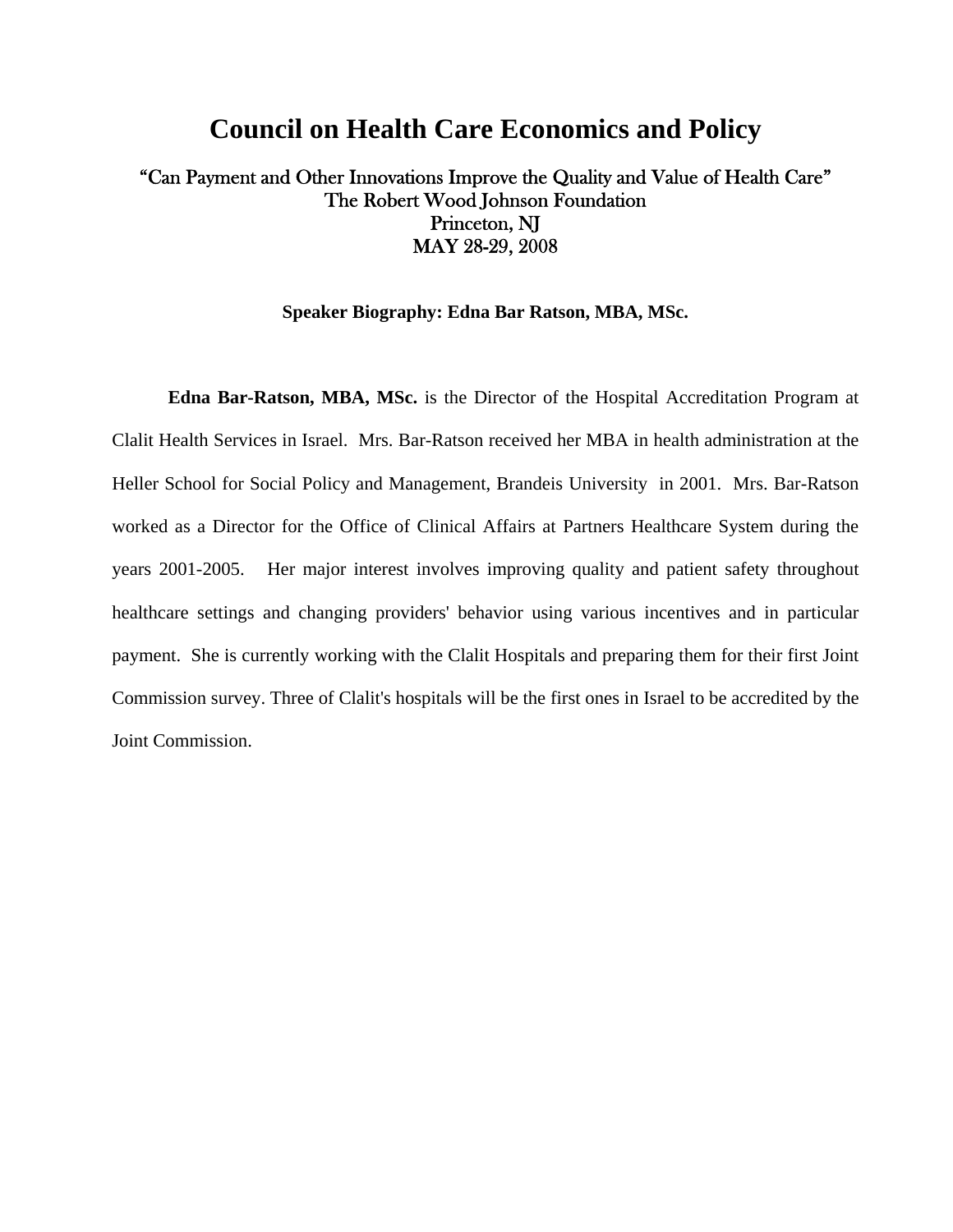### "Can Payment and Other Innovations Improve the Quality and Value of Health Care" The Robert Wood Johnson Foundation Princeton, NJ MAY 28-29, 2008

#### **Speaker Biography: Susan Nestor Levy**

**Susan Nestor Levy** is the Chief Advocacy Officer at Ascension Health. Ms. Levy is the strategy leader for Ascension Health's "Healthcare That Leaves No One Behind" portion of the Call to Action. In her role as strategy leader, Ms. Levy is accountable for the system-wide approach to achieving 100 percent access and 100 percent coverage nationally and within each of Ascension Health Ministry communities. In her role, Ms. Levy manages the system-wide functions of national legislative leadership, advocacy, public policy, and government relations. She oversees a number of access model initiatives to expand access within Ascension Health communities. In addition, she is responsible for partnerships with key organizations essential to implement Ascension Health's national legislative, public policy, and advocacy agenda.

Prior to joining Ascension Health, Ms. Levy served as the Executive Director of Policy in the Office of Policy and Representation for the Blue Cross and Blue Shield Association in Washington, D. C. As Executive Director, she was responsible for formulating the Association's national policy on healthcare legislation. Prior to joining the Blue Cross and Blue Shield Association, Ms. Levy served as the Medicare Part A legislative and policy expert to the United States Senate Committee on Finance.

Additionally, Ms. Levy worked for Health One Corporation (now Allina) in Minnesota where she held positions of increasing responsibility, including Vice President of Strategic Development and Director of Hospital Planning. Prior to joining Health One, she was Director of Services for the Aged and Director of Planning for Mercy Health Services (now Trinity Health) in Michigan.

Ms. Levy currently serves on the executive committee of the National Advisory Council for the Department of Health Administration in the School of Public Health at Saint Louis University and the St. Louis University School of Law Center for Health Law Studies Advisory Board. She is a current board member for the Seton Institute, a private international health services organization and a current member of the David A. Winston Health Policy Fellowship board.

Ms. Levy received a bachelor's degree from the University of Notre Dame, South Bend, Ind., and holds a master's of hospital and health services administration degree from Saint Louis University, St. Louis, MO.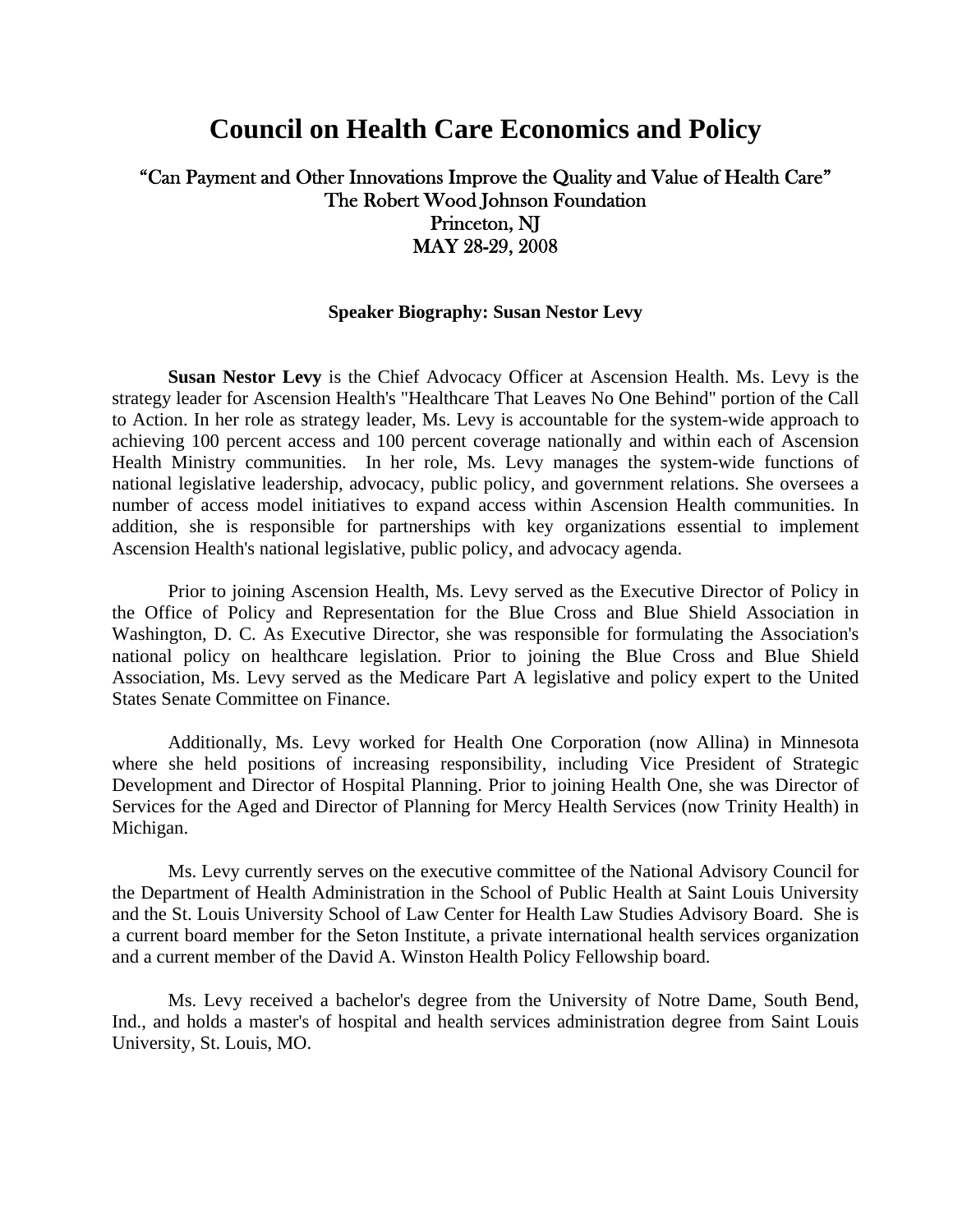## "Can Payment and Other Innovations Improve the Quality and Value of Health Care" The Robert Wood Johnson Foundation Princeton, NJ MAY 28-29, 2008

#### **Speaker Biography: Stuart Guterman**

**Stuart Guterman** is senior program director for the Fund's Program on Medicare's Future, based at AcademyHealth in Washington, D.C. He is responsible for the Fund's research agenda on Medicare issues and Medicare's role in achieving a high performance health system, and analyses related to the current performance and future improvements in the Medicare program and the health system overall.

Mr. Guterman was director of the Office of Research, Development, and Information at the Centers for Medicare and Medicaid Services from 2002 to 2005. Prior to that, he was a senior analyst at the Congressional Budget Office, a principal research associate in the health policy center at the Urban Institute, and deputy director of the Medicare Payment Advisory Commission (and its predecessor, the Prospective Payment Assessment Commission) from 1988 through 1999. Previously, Mr. Guterman was chief of institutional studies in the Health Care Financing Administration's Office of Research, where he directed the evaluation of the Medicare Prospective Payment System for inpatient hospital services and other intramural and extramural research on hospital payment.

Mr. Guterman received an A.B. in Economics from Rutgers University and an M.A. in Economics from Brown University, and did additional graduate work at the State University of New York at Stony Brook.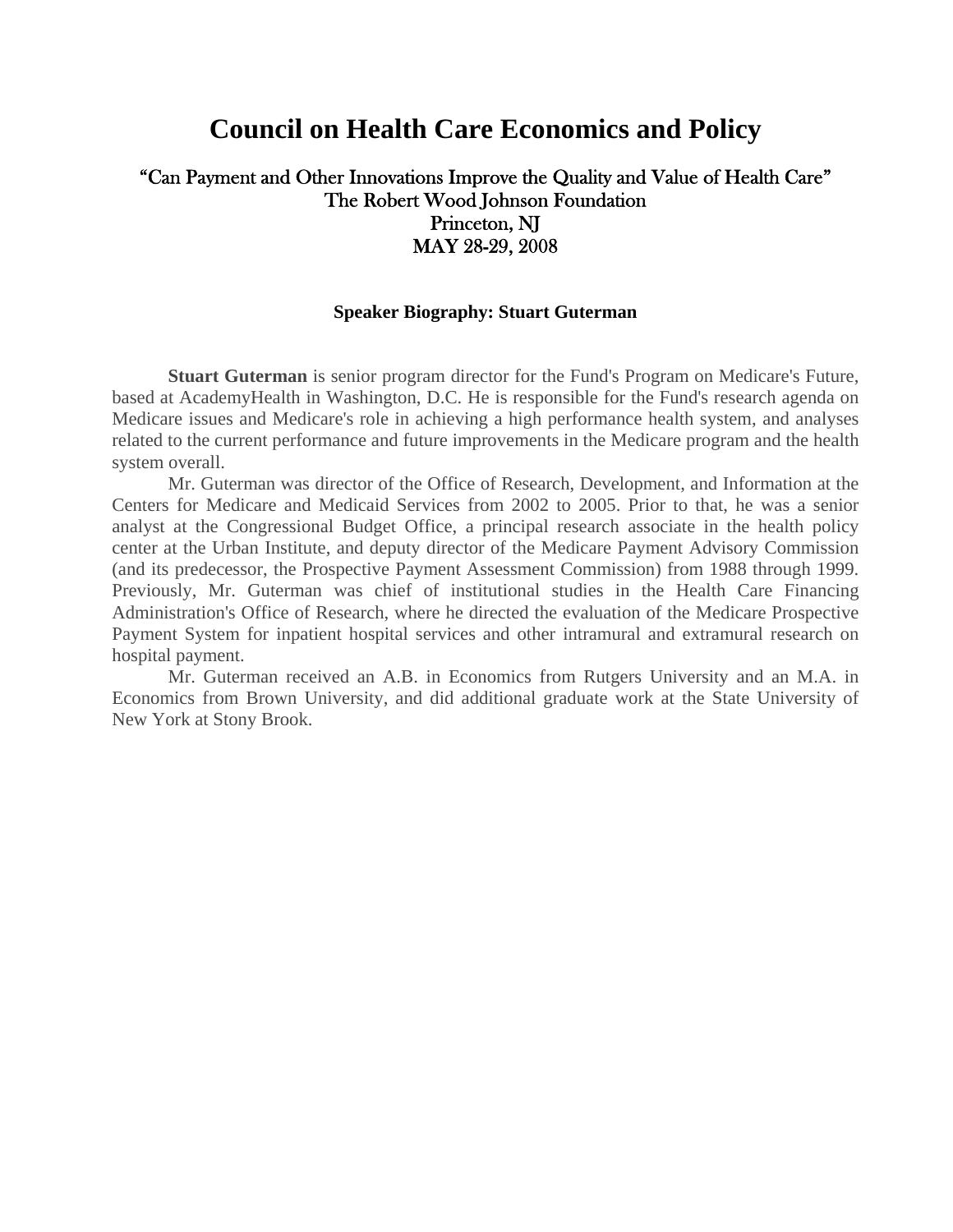## "Can Payment and Other Innovations Improve the Quality and Value of Health Care" The Robert Wood Johnson Foundation Princeton, NJ MAY 28-29, 2008

#### **Speaker Biography: David B. Pryor, M.D.**

**David B. Pryor, M.D.**, is the Chief Medical Officer of Ascension Health, the largest not-for-profit healthcare delivery system.

 Prior to joining Ascension Health, Dr. Pryor was Senior Vice President and Chief Information Officer for Allina Health System in Minneapolis, Minn. Prior to Allina, Dr. Pryor was President of the New England Medical Center Hospitals in Boston, MA.

 Dr. Pryor spent the first 15 years of his career at Duke University Medical Center in Durham, NC, where he served as Director of the cardiology consultation service, the section of Clinical Epidemiology and Biostatistics, the Duke Database for Cardiovascular Disease, and clinical program development.

 Dr. Pryor has participated on numerous national and international committees. He has also served as an advisor to a number of developing companies.

 In addition to his position at Ascension Health, Dr. Pryor's academic appointments include: Consulting Associate Professor of Medicine at Duke University Medical Center and Adjunct Professor at St. Louis University School of Public Health.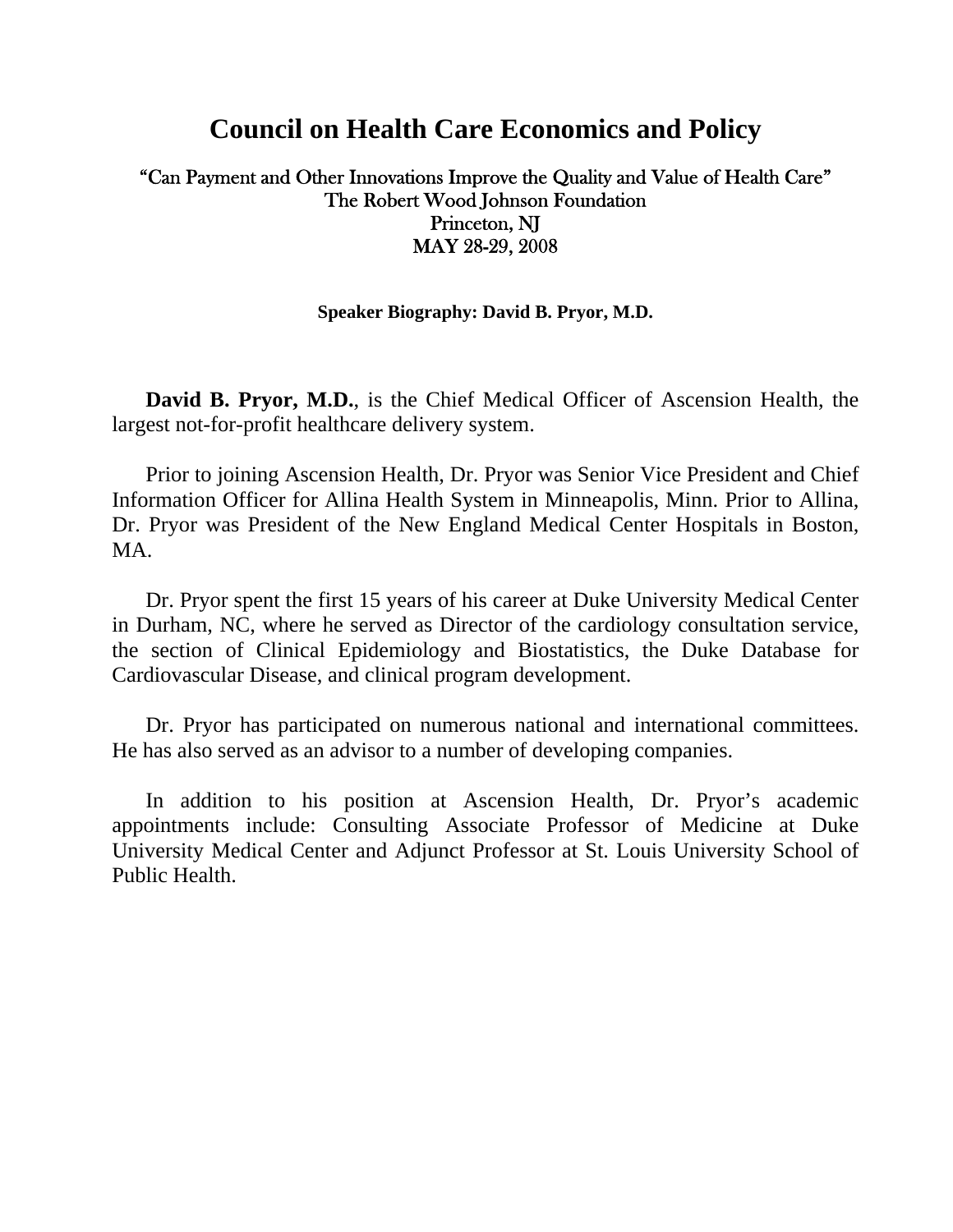## "Can Payment and Other Innovations Improve the Quality and Value of Health Care" The Robert Wood Johnson Foundation Princeton, NJ MAY 28-29, 2008

#### **Speaker Biography: Robert Galvin, M.D.**

**Robert Galvin, MD**, is Director of Global Healthcare for General Electric (GE). In addition to responsibility for GE's \$3B annual health spend, he oversees GE's clinical group, encompassing over 215 clinics in 30 countries and leads health policy for the corporation. In his current role Dr. Galvin has focused on issues of market-based health policy and financing, with special interest in performance measurement, payment reform, and the assessment and coverage of new technologies. He is a co-founder of The Leapfrog Group and the founder of Bridges to Excellence. He is on the Board of Directors of the National Committee for Quality Assurance and is a member of the Commonwealth Fund's Commission on a High Performance Health System. He has also served on several Institute of Medicine Committees.

Dr. Galvin's work has received awards from the National Health Care Purchasing Institute, The National Business Group on Health and the National Coalition for Cancer Survivorship. He is a Fellow of the American College of Physicians, and his work has been published in the New England Journal of Medicine and Health Affairs. He is a Professor Adjunct of Medicine at Yale where he leads the Robert Wood Johnson Clinical Scholar seminar series on the private sector.

.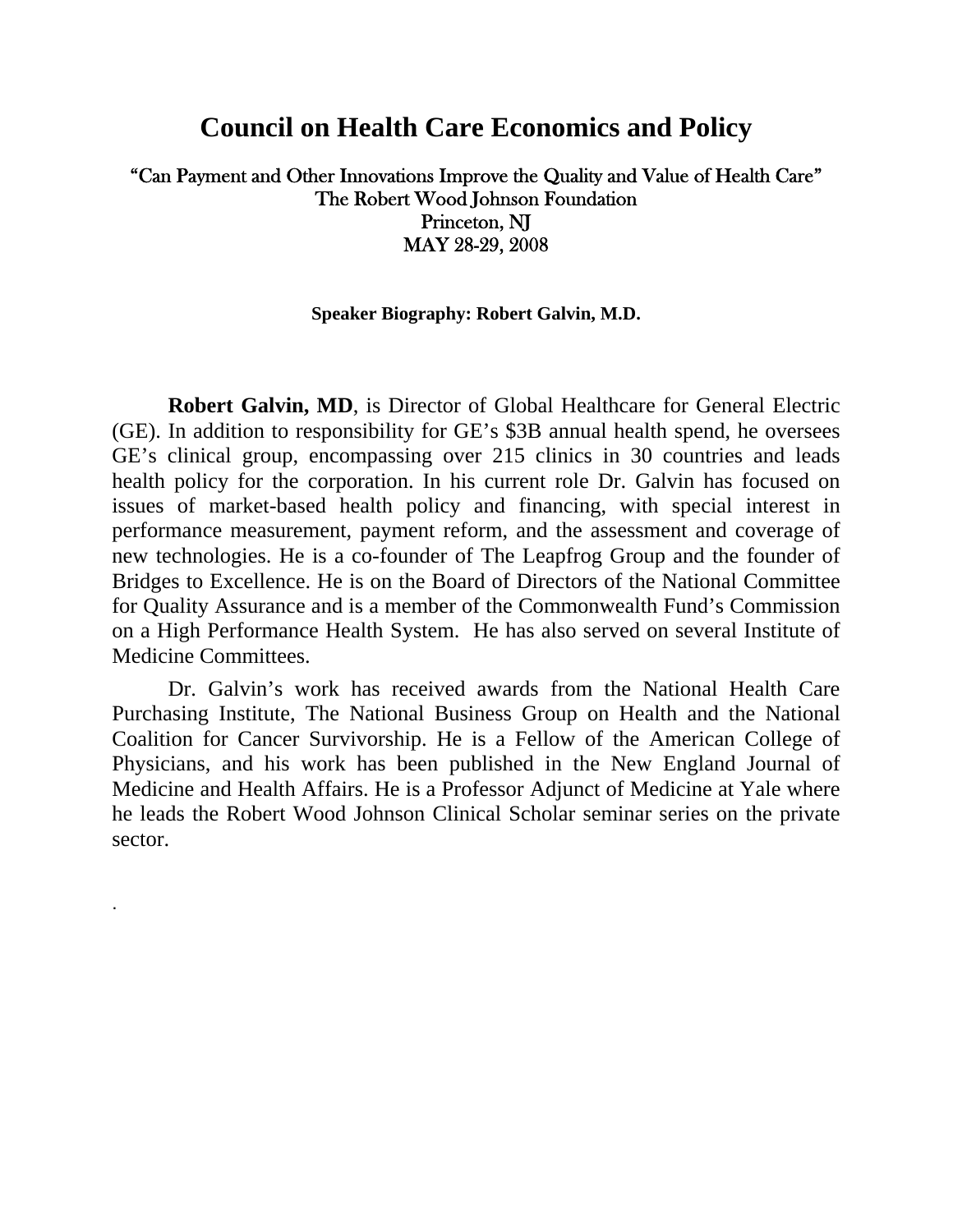## "Can Payment and Other Innovations Improve the Quality and Value of Health Care" The Robert Wood Johnson Foundation Princeton, NJ MAY 28-29, 2008

#### **Speaker Biography: James Robinson**

**James Robinson** is Kaiser Permanente Professor of Health Economics at the University of California at Berkeley, chair of the Medical Technology Committee of the Integrated Healthcare Association, and Contributing Editor to Health Affairs journal.

 At Berkeley, Professor Robinson teaches health policy, economics, and finance, focusing on the hospital, insurance, biotechnology, and medical device sectors. His research centers on health care markets, insurance, and innovation. Dr. Robinson has published two books and over 85 papers in scientific and policy journals such as the New England Journal of Medicine, JAMA, and Health Affairs.

 At Health Affairs, Dr. Robinson is Contributing Editor, with a focus on expanding the journal's coverage of policy, payment, and business strategy issues related to health care technology. Health Affairs is the nation's leading health policy journal, with over 16 million annual articles downloads from the website and a recognized source of peer-reviewed publications covering domestic and global health issues.

 At the Integrated Healthcare Association (IHA), Dr. Robinson is a member of the Board of Directors and chairs the Medical Technology Committee. He leads the IHA's project on valuebased purchasing for medical devices in orthopedics and cardiology. The IHA is a multistakeholder organization that brings together major health insurance plans, physician group practices, and hospital systems with a focus on improving the quality and efficiency of care in California. Its pay-for-performance project provides unified metrics of performance and financial incentives for 225 medical groups, six health insurance plans, and six million consumers in the state of California.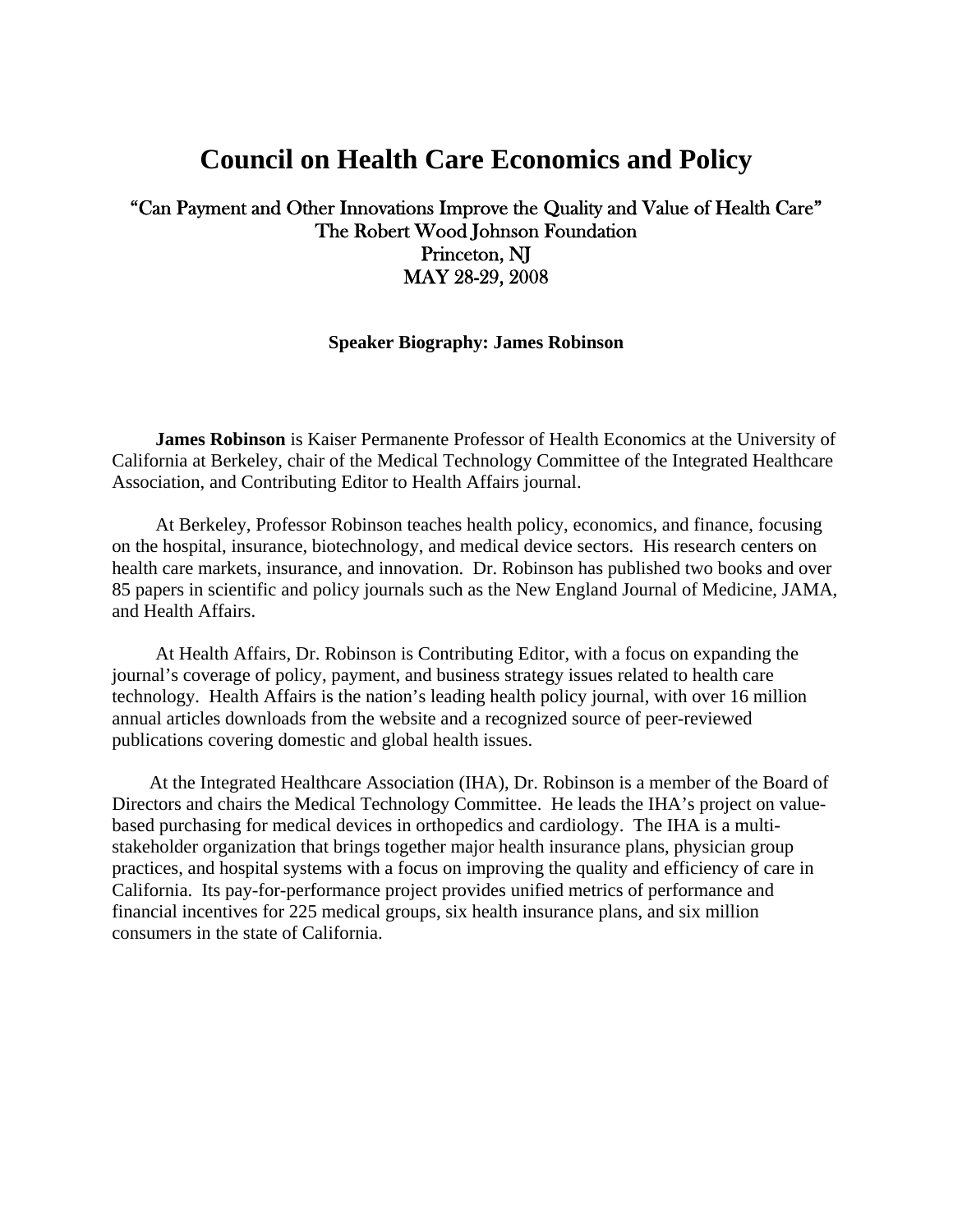## "Can Payment and Other Innovations Improve the Quality and Value of Health Care" The Robert Wood Johnson Foundation Princeton, NJ MAY 28-29, 2008

#### **Speaker Biography: Raymond J. Baxter, Ph.D.**

**Raymond J. Baxter, PhD**, is Kaiser Permanente's senior vice president for Community Benefit, Research and Health Policy. As a member of Kaiser's National Leadership Team, Dr. Baxter leads the organization's activities to fulfill its social mission, including care and coverage for low income people, community health initiatives, environmental stewardship, and support for community-based organizations.

He also serves as President of KP International, and in 2004 he served as interim President for Kaiser Permanente's Southern California Region, serving over 3 million members.

Dr. Baxter has earned a national reputation for his work in public health, health systems reform, and health policy. He has worked as an executive, consultant and researcher with government and the private sector at the state, local and national level. He has more than 30 years of experience managing public health, hospital, long-term care and mental health programs, including heading the San Francisco Department of Public Health and the New York City Health and Hospitals Corporation. Dr. Baxter also led The Lewin Group, a health research, policy and consulting firm headquartered in Washington, D.C., where he directed a national initiative for the United Auto Workers and the auto industry to assess and improve local health system performance. He has written and spoken extensively on the critical issues of health and health care. Dr. Baxter holds a doctorate from the Woodrow Wilson School of Public and International Affairs, Princeton University.

In 2001 the University of California, Berkeley, School of Public Health honored him as a Public Health Hero for his service in the AIDS epidemic in San Francisco. In September 2006 he received the CDC Foundation Hero Award for addressing the health consequences of Hurricane Katrina by supporting public health teams in the Gulf Coast, and for his longstanding commitment to improving the health of communities.

Dr. Baxter currently serves on a number of national boards and committees, including The Center for Corporate Citizenship, Boston College; the University of California, Berkeley, School of Public Health; Grantmakers in Health; and the National Public Health and Hospital Institute.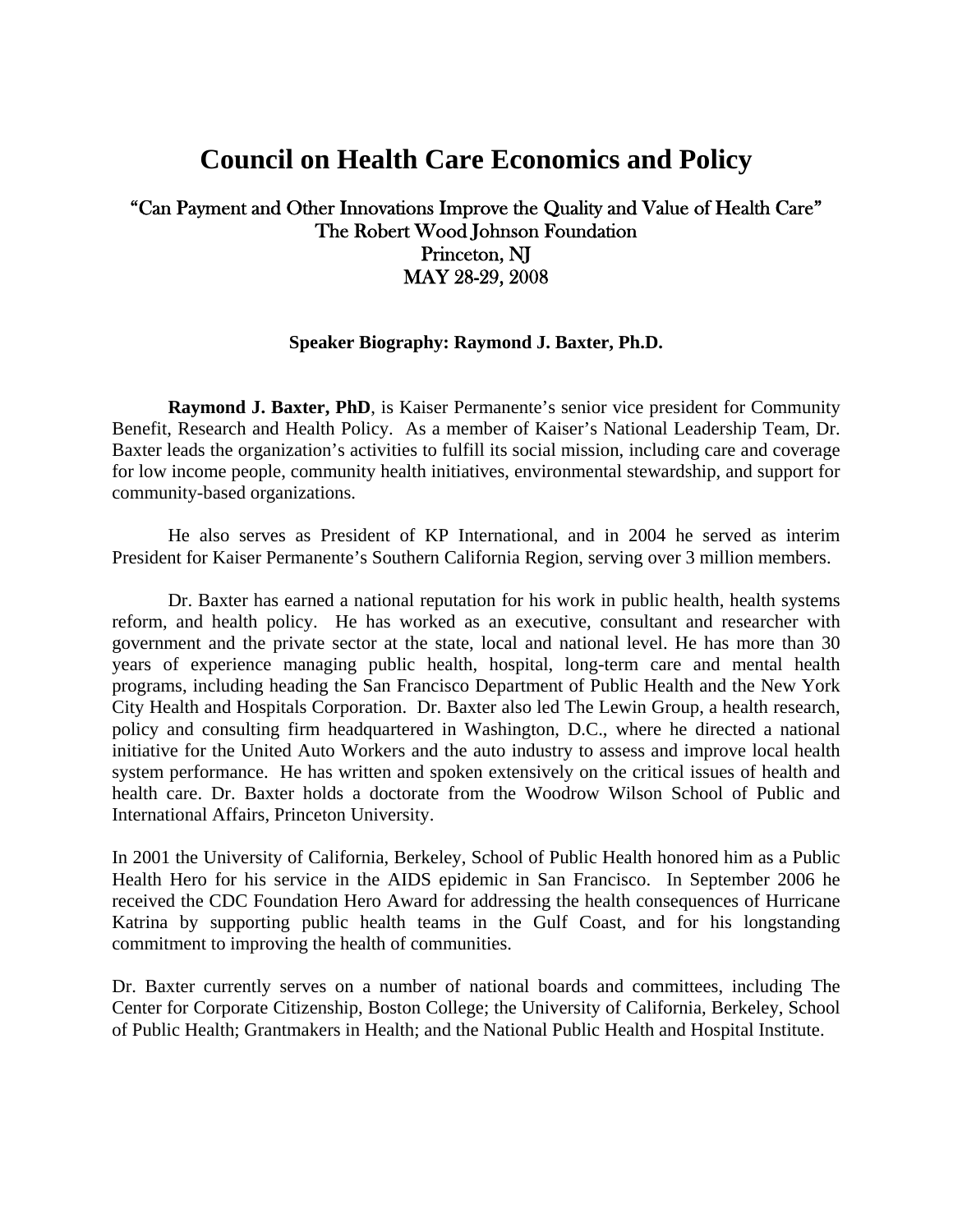"Can Payment and Other Innovations Improve the Quality and Value of Health Care" The Robert Wood Johnson Foundation Princeton, NJ MAY 28-29, 2008

#### **Speaker Biography: Paul Shekelle, M.D., Ph.D.**

**Paul G. Shekelle** (M.D., Duke University, 1982; Ph.D., University of California, Los Angeles, 1993) is a consultant in health sciences at RAND, Professor of Medicine at the UCLA School of Medicine, and a staff physician at the VA Medical Center in West Los Angeles. His research focus has been in the application of innovative methods to the assessment and improvement of the quality of care. He spent 6 years as a Career Development Awardee of the VA Health Services Research and Development Service. Dr. Shekelle spent 1996- 1997 in the United Kingdom as an Atlantic Fellow in Public Policy studying how quality of care was being assessed in the National Health Service. Since 1997, Dr. Shekelle has been the Director of the Southern California Evidence-Based Practice Center, and has led numerous systematic reviews and meta-analyses in that capacity. Dr. Shekelle directed the review of the costs and benenfits of Health Information Technology for the Agency for Healthcare Quality and Research.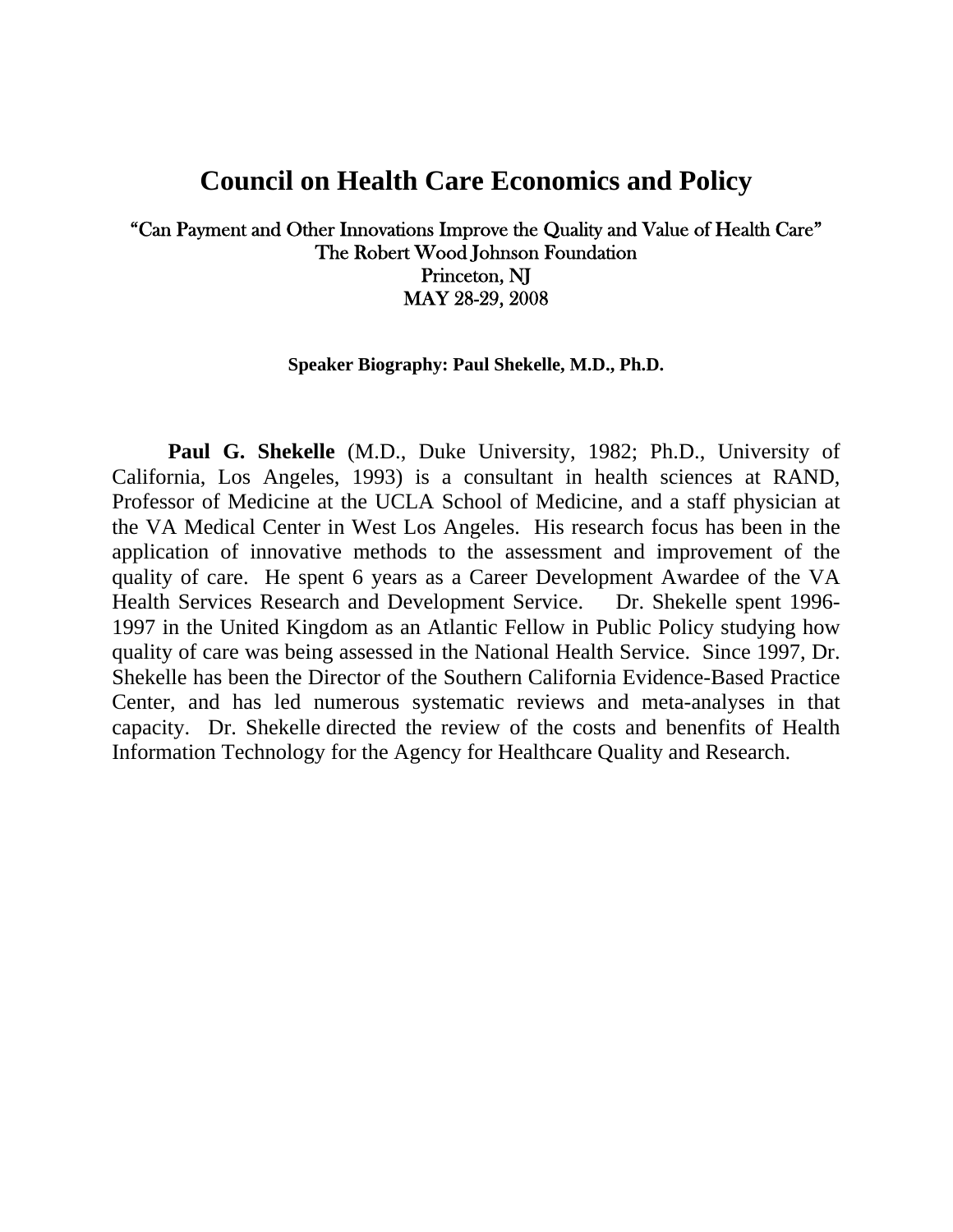## "Can Payment and Other Innovations Improve the Quality and Value of Health Care" The Robert Wood Johnson Foundation Princeton, NJ MAY 28-29, 2008

#### **Speaker Biography: Steven J. Corwin, M.D.**

**Steven J. Corwin, M.D.**, is Executive Vice President and Chief Operating Officer of NewYork-Presbyterian Hospital. In this role he is responsible for managing its day-to-day activities, as well as advancing the Hospital's key strategic initiatives.

Dr. Corwin joined the Hospital's management team in 1991. From 1998 through 2005, he served as the Hospital's Senior Vice President & Chief Medical Officer and led the development and implementation of the Hospital's clinical service lines, critical to the Hospital's success.

A cardiologist and internist by training, Dr. Corwin received undergraduate and medical degrees from Northwestern University's six-year combined-degree program. He graduated summa cum laude and was elected to Alpha Omega Alpha, the honor society for outstanding students. He completed both his Internal Medicine Residency and Cardiology training at Columbia-Presbyterian Medical Center.

Dr. Corwin is a member of both the Greater New York Hospital Association Committee on Quality and Outcomes, and Committee on Bioterrorism. A recipient of the Hope and Heroes Award as well as the VHA Award for Clinical Quality, Dr. Corwin is an enthusiastic and innovative leader with an unwavering commitment to high quality and compassionate patient care.